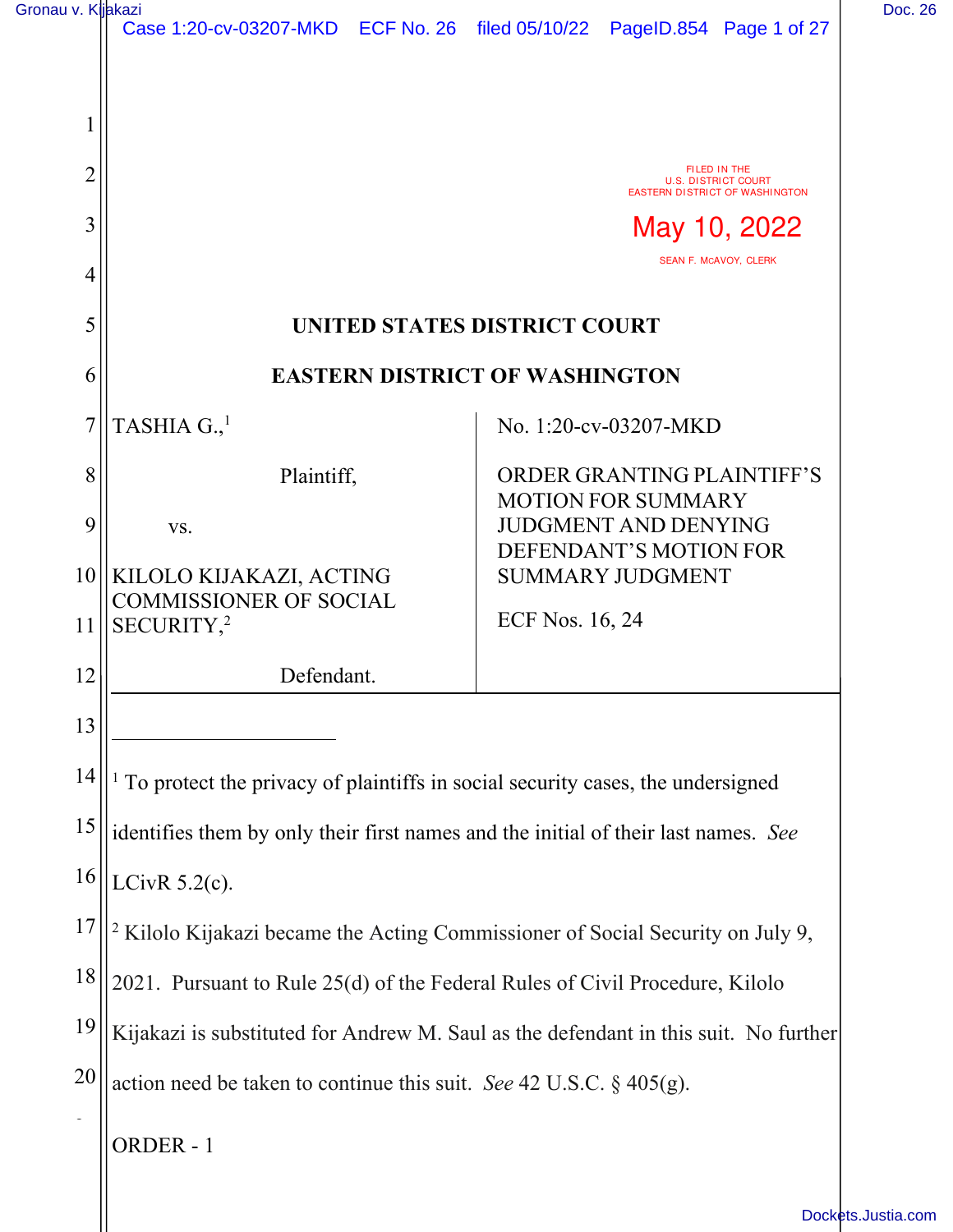1 2 3 4 Before the Court are the parties' cross-motions for summary judgment. ECF Nos. 16, 24. The Court, having reviewed the administrative record and the parties' briefing, is fully informed. For the reasons discussed below, the Court grants Plaintiff's motion, ECF No. 16, and denies Defendant's motion, ECF No. 24.

#### **JURISDICTION**

The Court has jurisdiction over this case pursuant to 42 U.S.C.  $\S$  1383(c)(3).

#### **STANDARD OF REVIEW**

8 9 10 11 12 13 14 15 16 17 18 A district court's review of a final decision of the Commissioner of Social Security is governed by 42 U.S.C. § 405(g). The scope of review under § 405(g) is limited; the Commissioner's decision will be disturbed "only if it is not supported by substantial evidence or is based on legal error." *Hill v. Astrue*, 698 F.3d 1153, 1158 (9th Cir. 2012). "Substantial evidence" means "relevant evidence that a reasonable mind might accept as adequate to support a conclusion." *Id*. at 1159 (quotation and citation omitted). Stated differently, substantial evidence equates to "more than a mere scintilla[,] but less than a preponderance." *Id.* (quotation and citation omitted). In determining whether the standard has been satisfied, a reviewing court must consider the entire record as a whole rather than searching for supporting evidence in isolation. *Id.*

19 20 In reviewing a denial of benefits, a district court may not substitute its judgment for that of the Commissioner. *Edlund v. Massanari*, 253 F.3d 1152,

ORDER - 2

2

5

6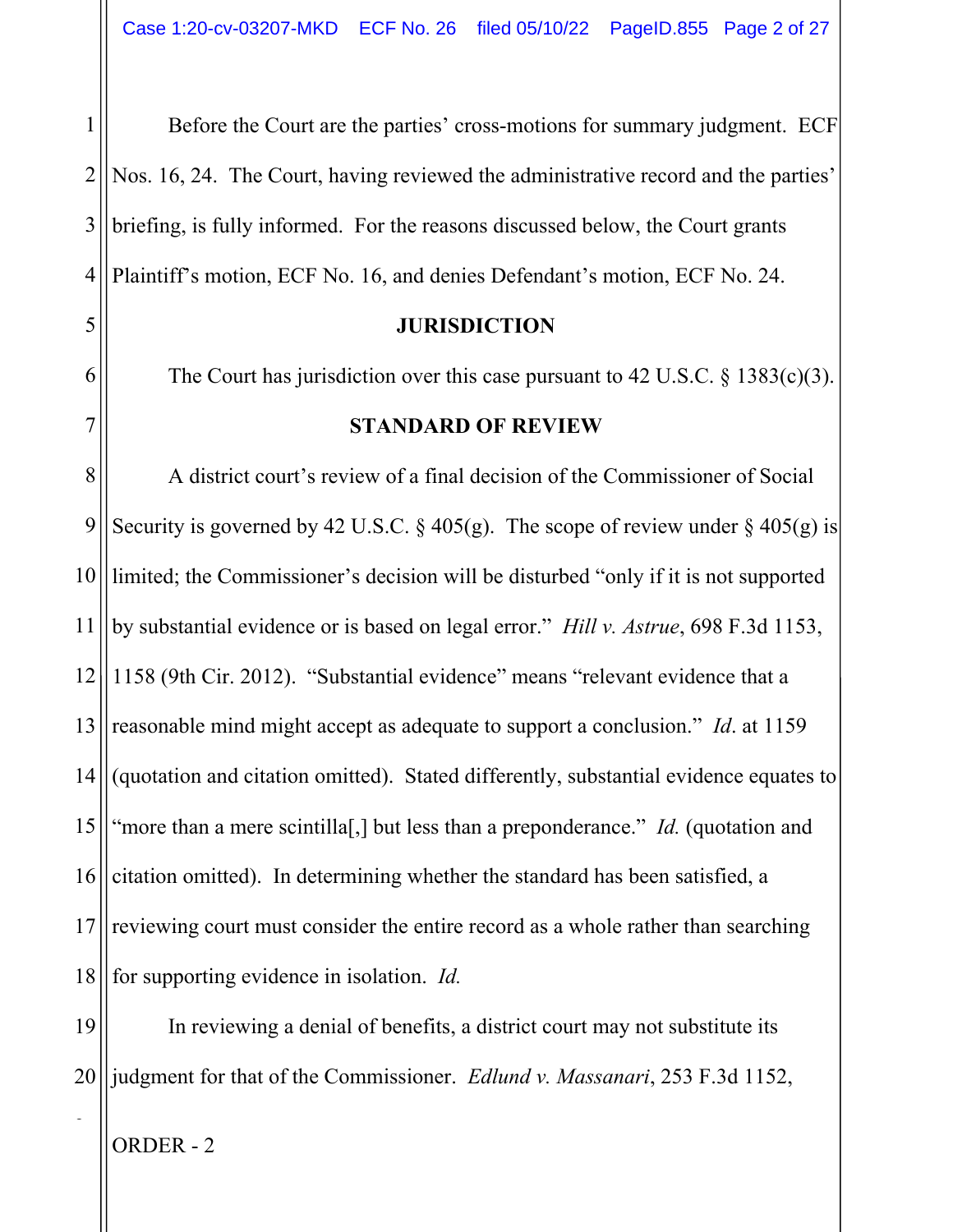1 2 3 4 5 6 7 8 9 10 1156 (9th Cir. 2001). If the evidence in the record "is susceptible to more than one rational interpretation, [the court] must uphold the ALJ's findings if they are supported by inferences reasonably drawn from the record." *Molina v. Astrue,* 674 F.3d 1104, 1111 (9th Cir. 2012), *superseded on other grounds by* 20 C.F.R. §416.902(a). Further, a district court "may not reverse an ALJ's decision on account of an error that is harmless." *Id*. An error is harmless "where it is inconsequential to the [ALJ's] ultimate nondisability determination." *Id*. at 1115 (quotation and citation omitted). The party appealing the ALJ's decision generally bears the burden of establishing that it was harmed. *Shinseki v. Sanders*, 556 U.S. 396, 409-10 (2009).

11

#### **FIVE-STEP EVALUATION PROCESS**

12 13 14 15 16 17 18 19 A claimant must satisfy two conditions to be considered "disabled" within the meaning of the Social Security Act. First, the claimant must be "unable to engage in any substantial gainful activity by reason of any medically determinable physical or mental impairment which can be expected to result in death or which has lasted or can be expected to last for a continuous period of not less than twelve months." 42 U.S.C. § 1382 $c(a)(3)(A)$ . Second, the claimant's impairment must be "of such severity that he is not only unable to do his previous work[,] but cannot, considering his age, education, and work experience, engage in any other kind of

20

2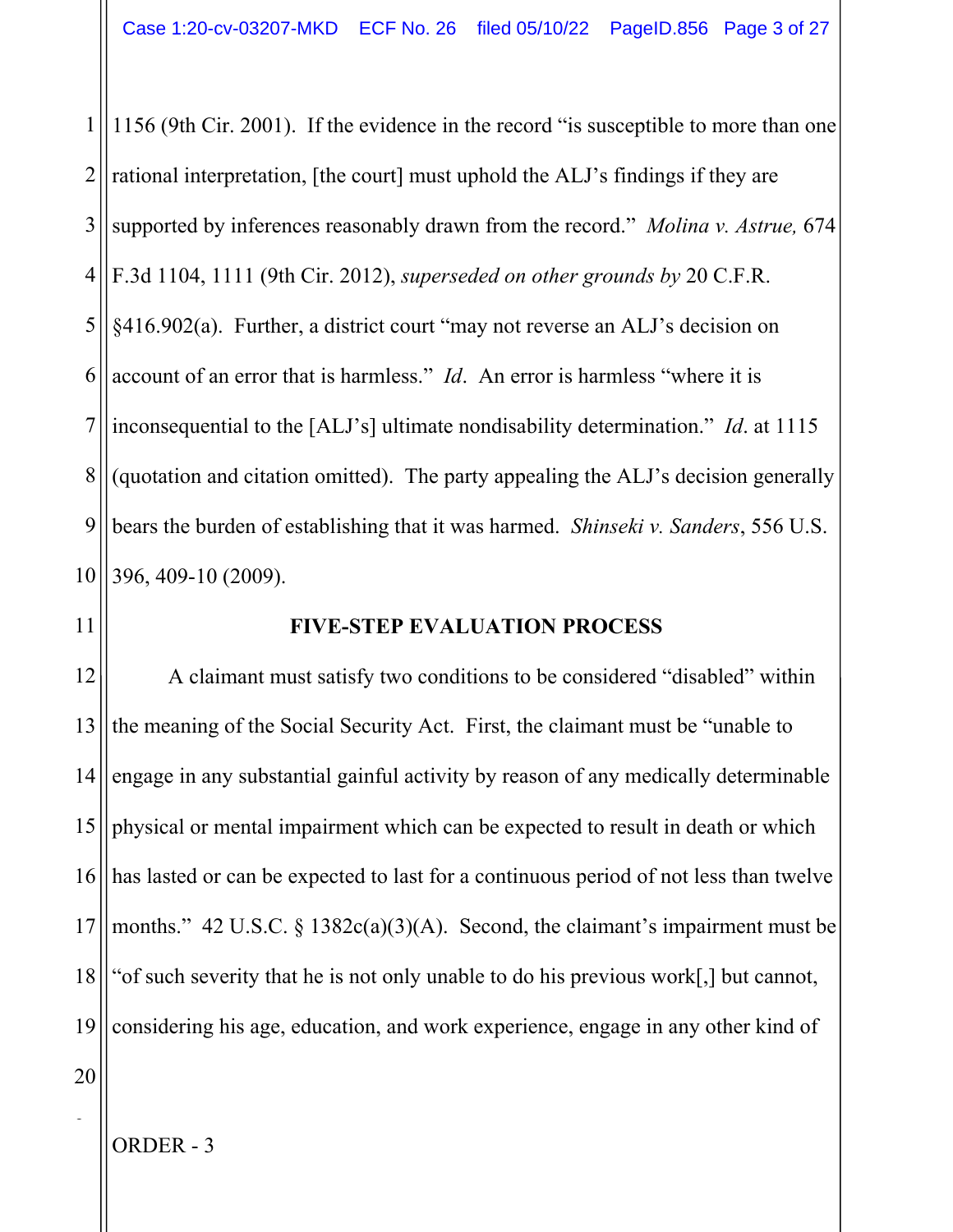1 2 substantial gainful work which exists in the national economy." 42 U.S.C. §  $1382c(a)(3)(B)$ .

3 4 5 6 7 8 The Commissioner has established a five-step sequential analysis to determine whether a claimant satisfies the above criteria. *See* 20 C.F.R. §  $416.920(a)(4)(i)-(v)$ . At step one, the Commissioner considers the claimant's work activity. 20 C.F.R.  $\S$  416.920(a)(4)(i). If the claimant is engaged in "substantial gainful activity," the Commissioner must find that the claimant is not disabled. 20 C.F.R. § 416.920(b).

9 10 11 12 13 14 15 16 If the claimant is not engaged in substantial gainful activity, the analysis proceeds to step two. At this step, the Commissioner considers the severity of the claimant's impairment. 20 C.F.R.  $\S$  416.920(a)(4)(ii). If the claimant suffers from "any impairment or combination of impairments which significantly limits [his or her] physical or mental ability to do basic work activities," the analysis proceeds to step three. 20 C.F.R. § 416.920(c). If the claimant's impairment does not satisfy this severity threshold, however, the Commissioner must find that the claimant is not disabled. *Id.* 

17 18 19 20 At step three, the Commissioner compares the claimant's impairment to severe impairments recognized by the Commissioner to be so severe as to preclude a person from engaging in substantial gainful activity. 20 C.F.R. §  $416.920(a)(4)(iii)$ . If the impairment is as severe or more severe than one of the

ORDER - 4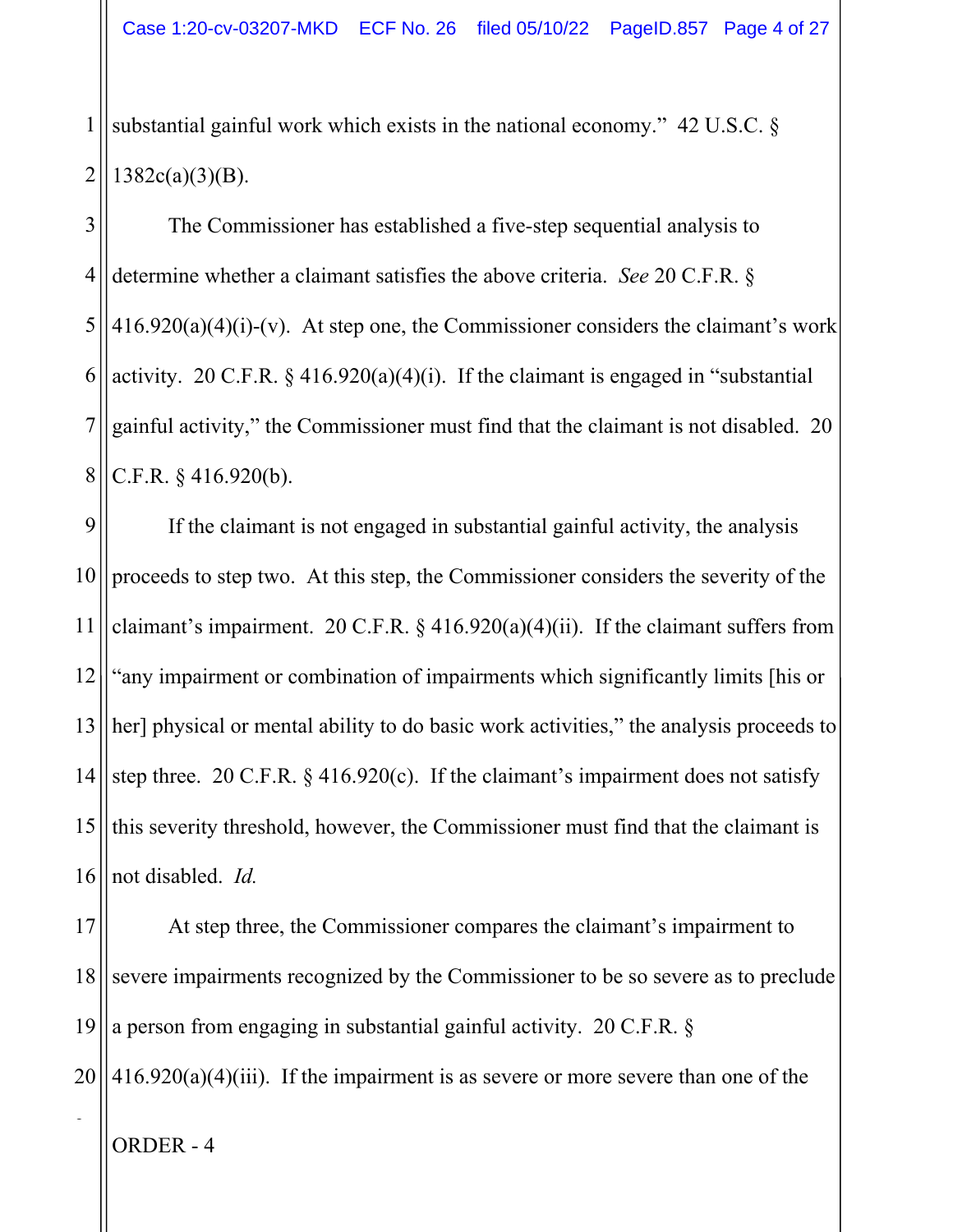1 2 enumerated impairments, the Commissioner must find the claimant disabled and award benefits. 20 C.F.R. § 416.920(d).

3 4 5 6 7 8 If the severity of the claimant's impairment does not meet or exceed the severity of the enumerated impairments, the Commissioner must pause to assess the claimant's "residual functional capacity." Residual functional capacity (RFC), defined generally as the claimant's ability to perform physical and mental work activities on a sustained basis despite his or her limitations, 20 C.F.R. §  $416.945(a)(1)$ , is relevant to both the fourth and fifth steps of the analysis.

9 10 11 12 13 14 At step four, the Commissioner considers whether, in view of the claimant's RFC, the claimant is capable of performing work that he or she has performed in the past (past relevant work). 20 C.F.R.  $\S$  416.920(a)(4)(iv). If the claimant is capable of performing past relevant work, the Commissioner must find that the claimant is not disabled. 20 C.F.R. § 416.920(f). If the claimant is incapable of performing such work, the analysis proceeds to step five.

15 16 17 18 19 20 At step five, the Commissioner considers whether, in view of the claimant's RFC, the claimant is capable of performing other work in the national economy. 20 C.F.R. § 416.920(a)(4)(v). In making this determination, the Commissioner must also consider vocational factors such as the claimant's age, education and past work experience. *Id.* If the claimant is capable of adjusting to other work, the Commissioner must find that the claimant is not disabled. 20 C.F.R. §

ORDER - 5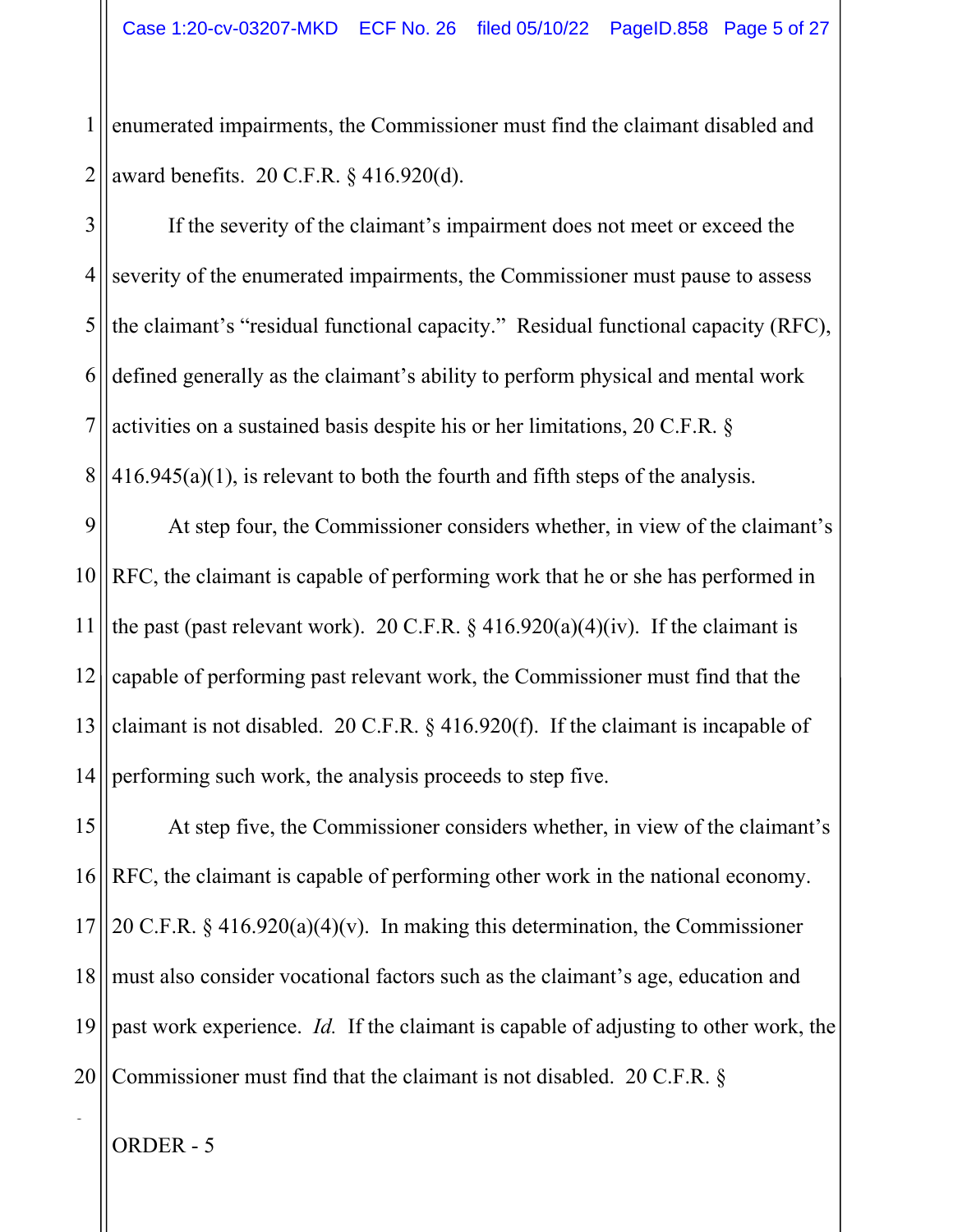1 2 3  $416.920(g)(1)$ . If the claimant is not capable of adjusting to other work, the analysis concludes with a finding that the claimant is disabled and is therefore entitled to benefits. *Id.*

4 5 6 7 8 9 The claimant bears the burden of proof at steps one through four above. *Tackett v. Apfel*, 180 F.3d 1094, 1098 (9th Cir. 1999). If the analysis proceeds to step five, the burden shifts to the Commissioner to establish that (1) the claimant is capable of performing other work; and (2) such work "exists in significant numbers in the national economy." 20 C.F.R. § 416.960(c)(2); *Beltran v. Astrue*, 700 F.3d 386, 389 (9th Cir. 2012).

10

13

14

### **ALJ'S FINDINGS**

11 12 On October 18, 2017, Plaintiff applied for Title XVI supplemental security income benefits alleging a disability onset date of October 1, 2017.<sup>3</sup> Tr. 15, 114,

15 16 17 18 19 20 2 <sup>3</sup> Plaintiff previously applied for Title XVI benefits on February 3, 2014; the application was denied and resulted in a September 15, 2016 unfavorable decision. Tr. 92-113. At the 2020 hearing the ALJ found that although the prior unfavorable ALJ decision created a presumption of continuing non-disability under *Chavez*, the presumption had been rebutted because of a change in Plaintiff's medical or vocational status since the prior decision. Tr. 15; *see Chavez v. Bowen*, 844 F.2d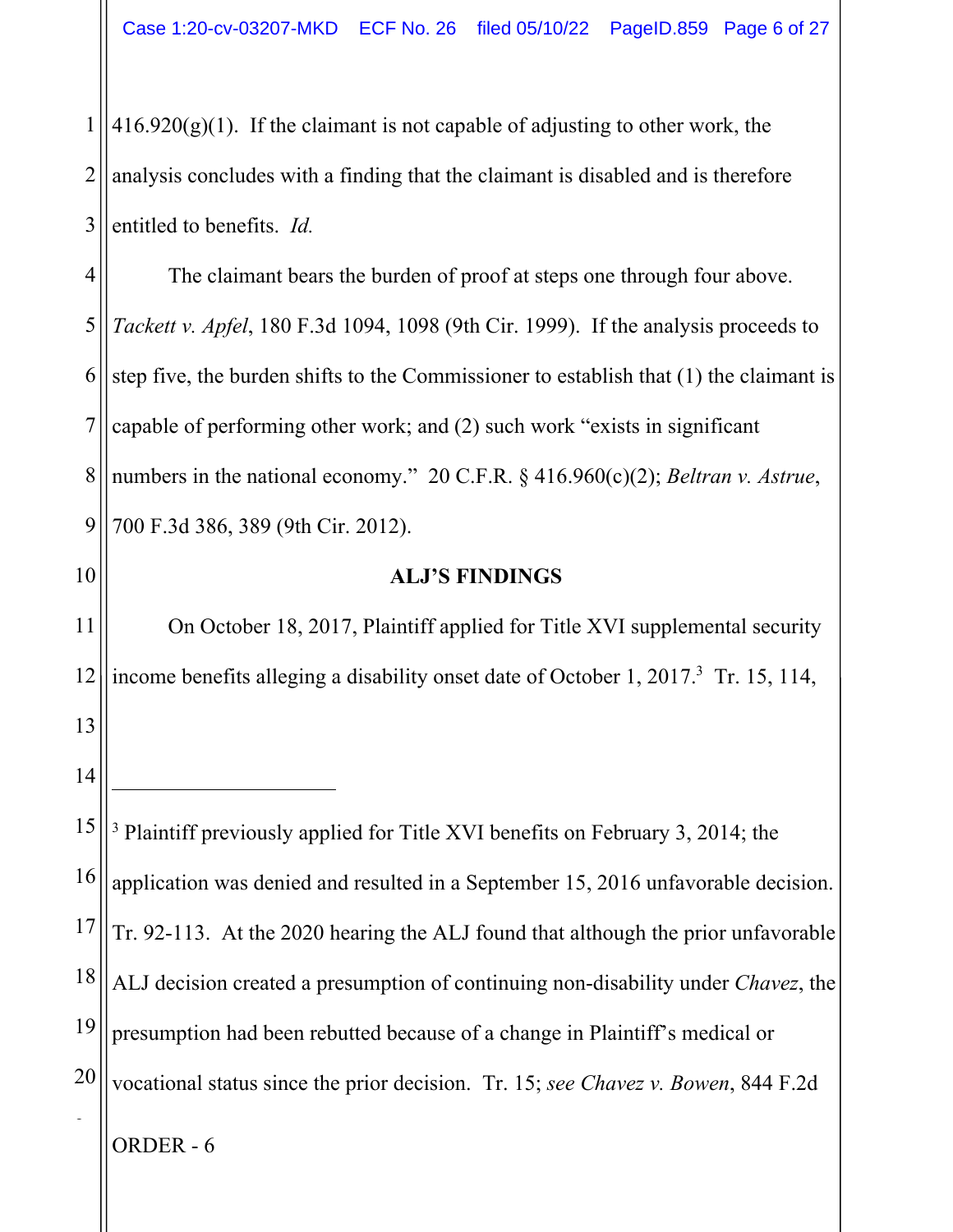1 2 3 226-31. The application was denied initially, and on reconsideration. Tr. 146-61. Plaintiff appeared before an administrative law judge (ALJ) on January 16, 2020. Tr. 73-91. On March 11, 2020, the ALJ denied Plaintiff's claim. Tr. 12-38.

4 5 6 7 8 9 At step one of the sequential evaluation process, the ALJ found Plaintiff has not engaged in substantial gainful activity since October 18, 2017. Tr. 17. At step two, the ALJ found that Plaintiff has the following severe impairments: obesity, anemia, hypertension, status-post iliac stent and anterior and posterior tibial artery angioplasty, depression, anxiety, personality disorder, and methamphetamine addiction. Tr. 18.

ORDER - 7 10 11 12 13 14 15 16 17 18 19 20 2 At step three, the ALJ found Plaintiff does not have an impairment or combination of impairments that meets or medically equals the severity of a listed impairment. Tr. 19-21. The ALJ then concluded that Plaintiff has the RFC to perform sedentary work with the following limitations: Her ability to stand and walk is limited to two hours in an eight-hour workday with normal breaks. She can occasionally climb ladders, ropes, and scaffolds. She must avoid concentrated exposure to extreme heat, humidity, or hazards. She can engage in simple, routine 3-step tasks with no public contact but she would be able to briefly interact with others in a work setting. 691, 693 (9th Cir. 1998); *see also* Acquiescence Ruling (AR) 97-4(9), available at 1997 WL 742758 at \*3.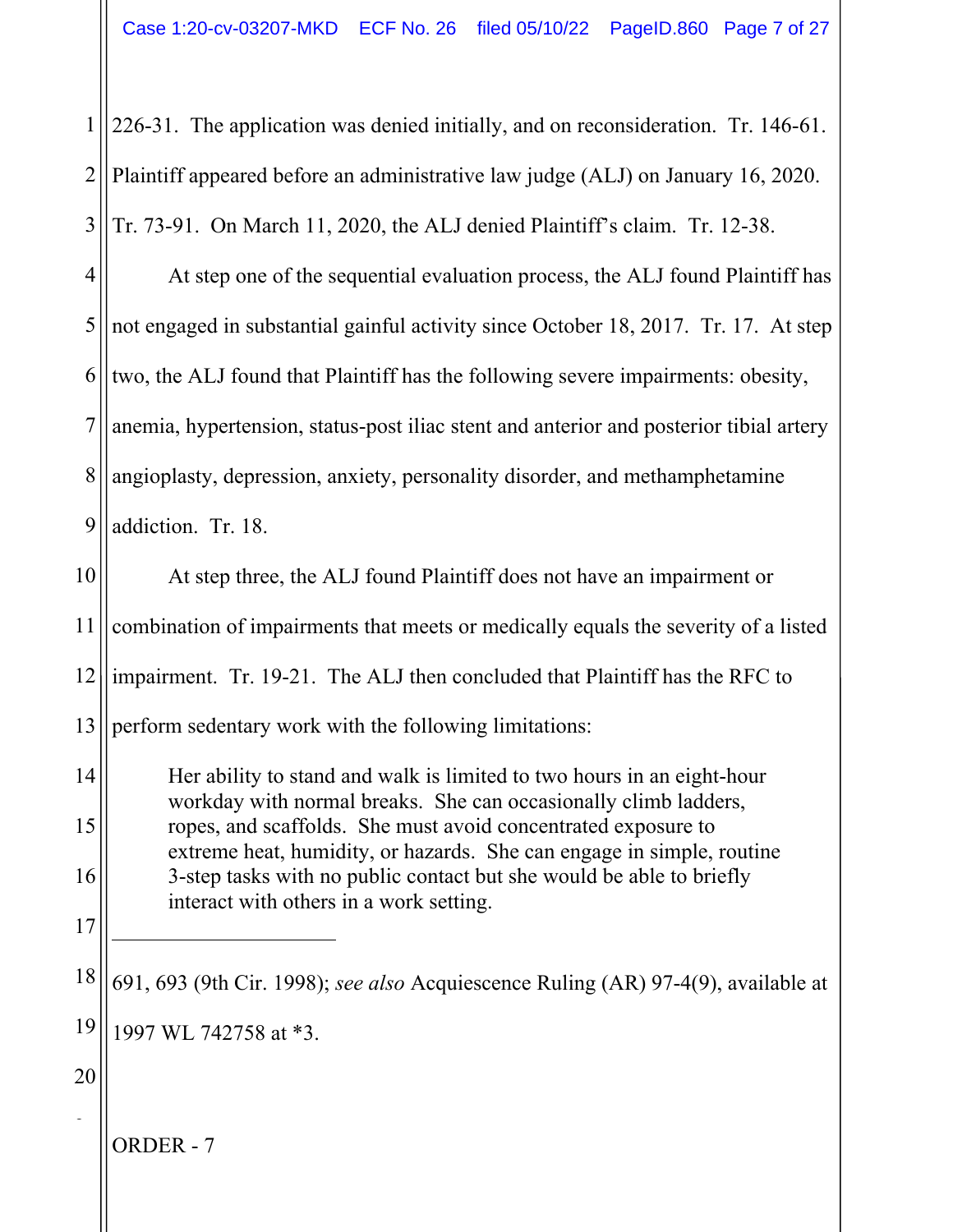Tr. 21.

| $\overline{2}$ |                                                                                      |
|----------------|--------------------------------------------------------------------------------------|
| 3              | At step four, the ALJ found Plaintiff has no past relevant work. Tr. 33. At          |
| $\overline{4}$ | step five, the ALJ found that, considering Plaintiff's age, education, work          |
| 5              | experience, RFC, and testimony from the vocational expert, there were jobs that      |
| 6              | existed in significant numbers in the national economy that Plaintiff could perform, |
| $\overline{7}$ | such as, assembler (button and notion); touch-up screener (printed circuit board     |
| 8              | assembly); and toy stuffer. Tr. 34. Therefore, the ALJ concluded Plaintiff was not   |
| 9              | under a disability, as defined in the Social Security Act, from the date of the      |
| 10             | application through the date of the decision. Id.                                    |
| 11             | On September 21, 2020, the Appeals Council denied review of the ALJ's                |
| 12             | decision, Tr. 1-6, making the ALJ's decision the Commissioner's final decision for   |
| 13             | purposes of judicial review. See 42 U.S.C. § $1383(c)(3)$ .                          |
| 14             | <b>ISSUES</b>                                                                        |
| 15             | Plaintiff seeks judicial review of the Commissioner's final decision denying         |
| 16             | her supplemental security income benefits under Title XVI of the Social Security     |
| 17             | Act. Plaintiff raises the following issues for review:                               |
| 18             |                                                                                      |
| 19             |                                                                                      |
| 20             |                                                                                      |
|                |                                                                                      |
|                | ORDER-8                                                                              |
|                |                                                                                      |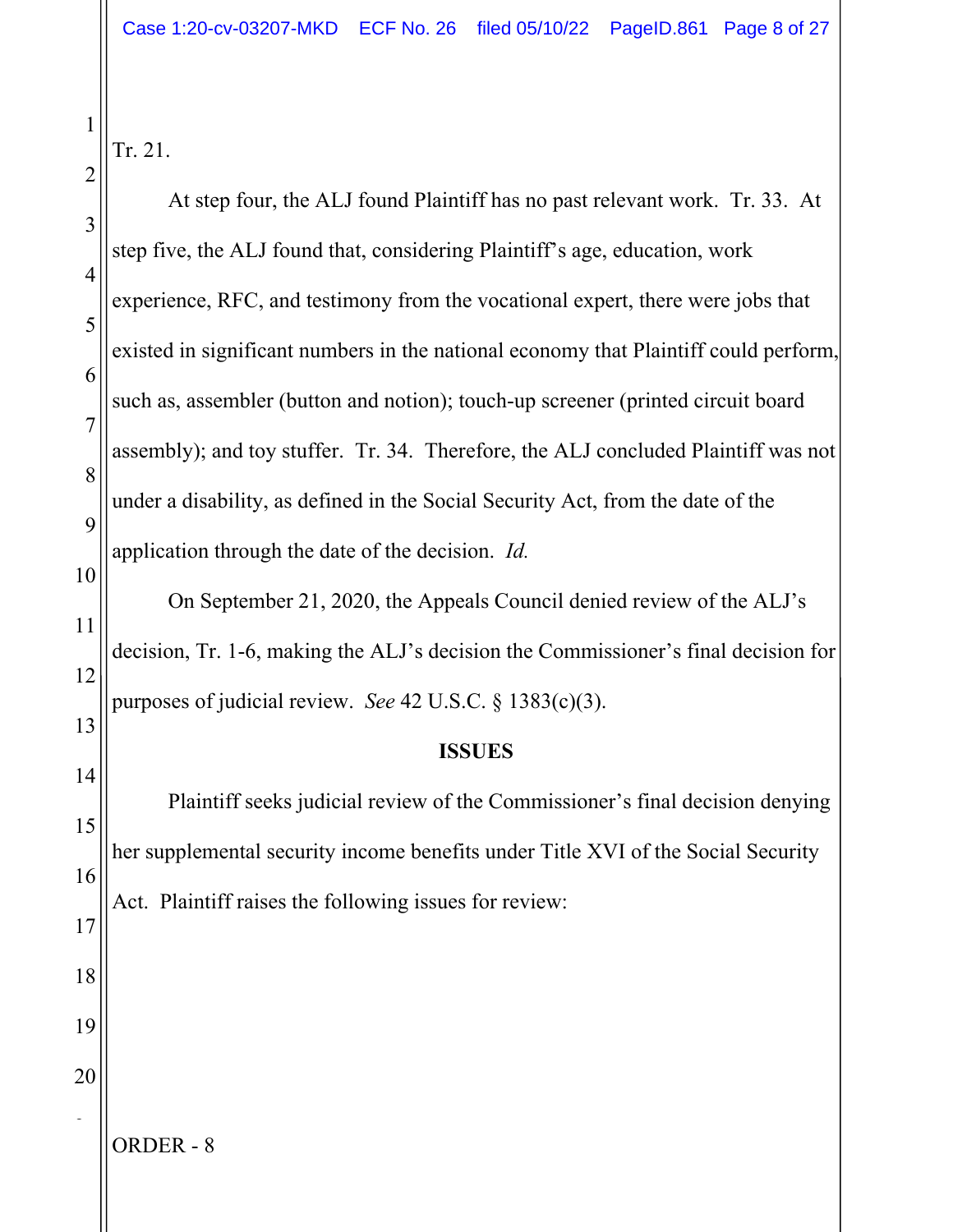ORDER - 9 1 2 3 4 5 6 7 8 9 10 11 12 13 14 15 16 17 18 19 20 2 1. Whether the ALJ conducted a proper step-three analysis<sup>4</sup>; 2. Whether the ALJ properly developed the record; 3. Whether the ALJ conducted a proper step-two analysis; 4. Whether the ALJ properly evaluated the medical opinion evidence; and 5. Whether the ALJ properly evaluated Plaintiff's symptom claims. ECF No. 16 at 2. **DISCUSSION A. Step Three**  Plaintiff contends the ALJ erred at step three by failing to properly consider Plaintiff's heart disorder. ECF No. 16 at 12-15. At step three, the ALJ must determine if a claimant's impairments meet or equal a listed impairment. 20 C.F.R.  $\frac{$416.920(a)(4)(iii)}{i}$ . The Listing of Impairments "describes for each of the major body systems impairments [which are considered] severe enough to prevent an individual from doing any gainful activity, regardless of his or her age, education, or work <sup>4</sup> Plaintiff makes arguments the ALJ erred at step two and three under the heading "The ALJ erred by not properly assessing the heart disorder." ECF No. 16 at 12-15. The Court acknowledges the arguments for both steps, noting the issues are somewhat intertwined, but separates them here for ease of discussion.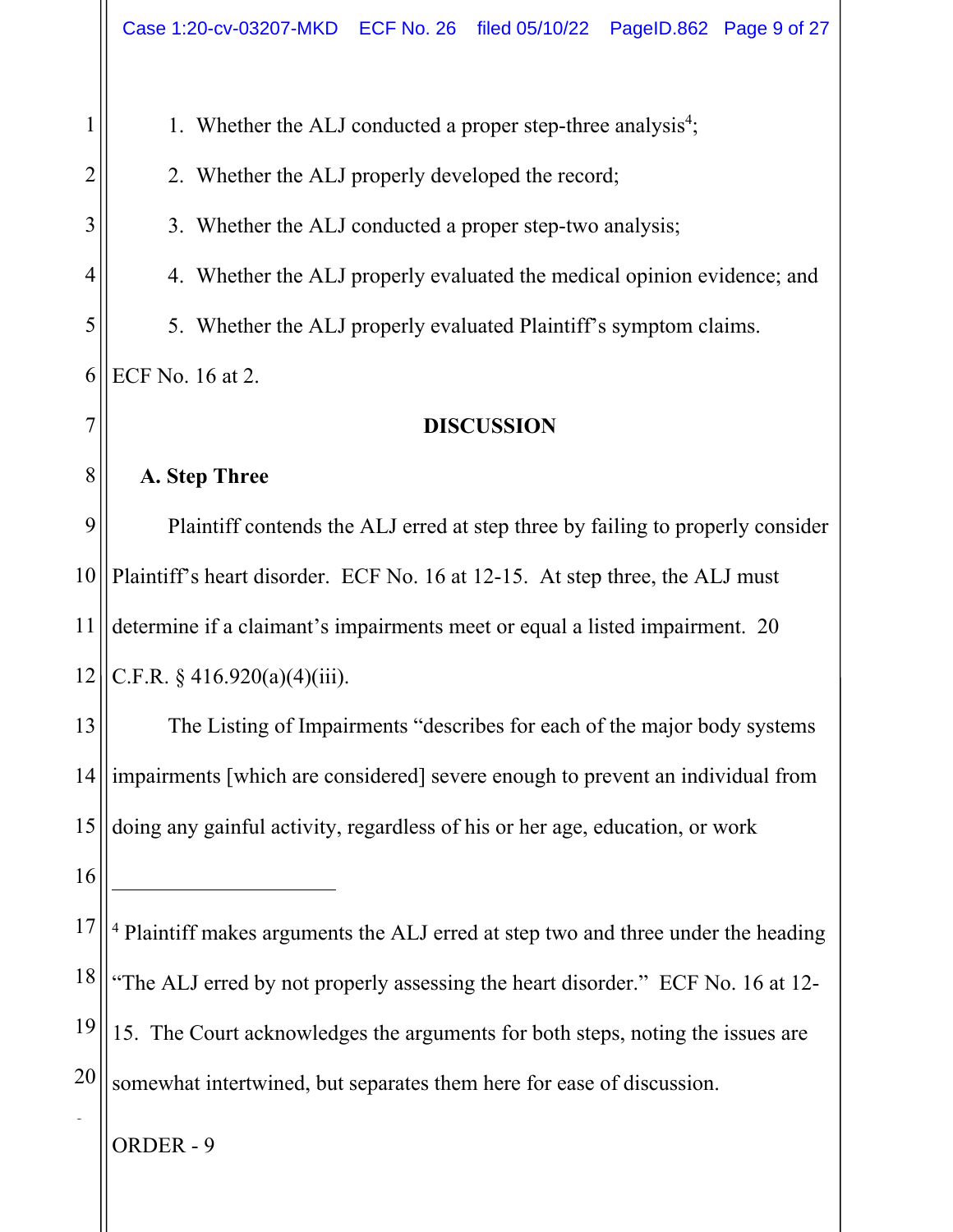1 2 3 4 5 6 7 8 9 10 11 experience." 20 C.F.R. § 416.925. "Listed impairments are purposefully set at a high level of severity because 'the listings were designed to operate as a presumption of disability that makes further inquiry unnecessary.'" *Kennedy v. Colvin*, 738 F.3d 1172, 1176 (9th Cir. 2013) (citing *Sullivan v. Zebley*, 493 U.S. 521, 532 (1990)). "Listed impairments set such strict standards because they automatically end the five-step inquiry, before residual functional capacity is even considered." *Kennedy,* 738 F.3d at 1176*.* If a claimant meets the listed criteria for disability, she will be found to be disabled. 20 C.F.R.  $\S$  416.920(a)(4)(iii). "To *meet* a listed impairment, a claimant must establish that he or she meets each characteristic of a listed impairment relevant to his or her claim." *Tackett,*  180 F.3d at 1099 (emphasis in original); 20 C.F.R. § 416.925(d). "To *equal* a

12 13 14 15 16 17 18 19 20 listed impairment, a claimant must establish symptoms, signs and laboratory findings 'at least equal in severity and duration' to the characteristics of a relevant listed impairment …." *Tackett*, 180 F.3d at 1099 (emphasis in original) (quoting 20 C.F.R. § 404.126(a)); 20 C.F.R. § 416.926(a). "If a claimant suffers from multiple impairments and none of them individually meets or equals a listed impairment, the collective symptoms, signs and laboratory findings of all of the claimant's impairments will be evaluated to determine whether they meet or equal the characteristics of any relevant listed impairment." *Id*. However, "[m]edical equivalence must be based on medical findings," and "[a] generalized assertion of

ORDER - 10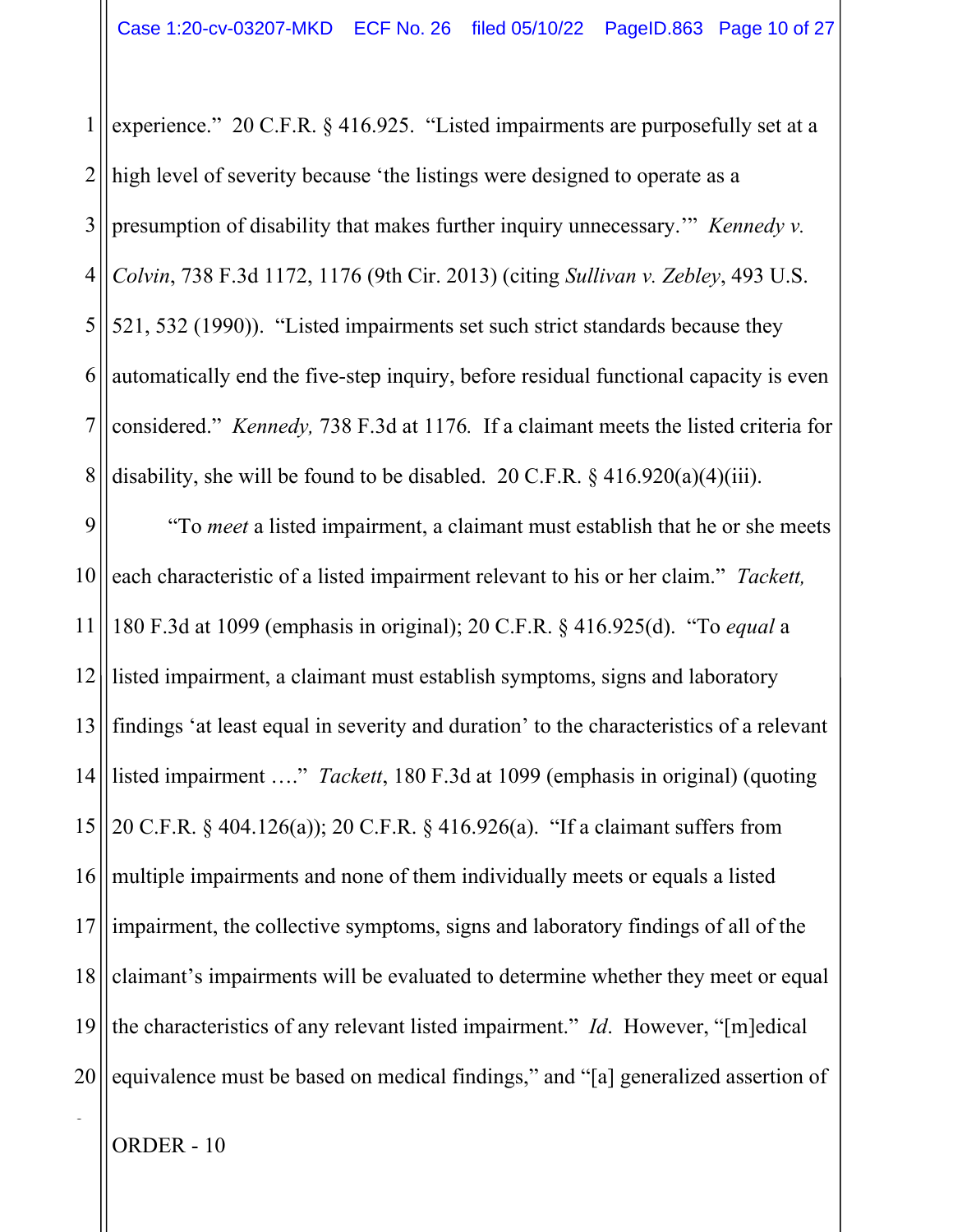1 2 functional problems is not enough to establish disability at step three." *Id*. at 1100 (quoting 20 C.F.R. § 404.1526(a)); 20 C.F.R. § 416.926(a).

3 4 5 6 7 8 9 10 The claimant bears the burden of establishing her impairment (or combination of impairments) meets or equals the criteria of a listed impairment. *Burch v. Barnhart*, 400 F.3d 676, 683 (9th Cir. 2005). "An adjudicator's articulation of the reason(s) why the individual is or is not disabled at a later step in the sequential evaluation process will provide rationale that is sufficient for a subsequent reviewer or court to determine the basis for the finding about medical equivalence at step 3." SSR 17-2P, 2017 WL 3928306, at \*4 (effective March 27, 2017).

11 12 13 14 15 16 17 18 19 20 The ALJ found that Plaintiff's impairments and combinations of impairments did not meet or equal any listings. Tr. 19. In terms of Plaintiff's cardiovascular impairment(s), the ALJ found "[Plaintiff's] cardiovascular condition fails to meet or medically equal listing 4.00 … [t]he medical record fails to establish evidence of any cardiovascular system deficits that rise to listing level." *Id.* The ALJ lists a number of the cardiovascular listings, noting "[s]specifically, the record fails to demonstrate evidence of listing level chronic heart failure (4.02) ... [through] peripheral arterial disease (4.12). Therefore, I find that the [Plaintiff's] cardiovascular condition fail[s] to meet or medically equal listing level severity." *Id*. The ALJ also briefly discusses the requirements for

ORDER - 11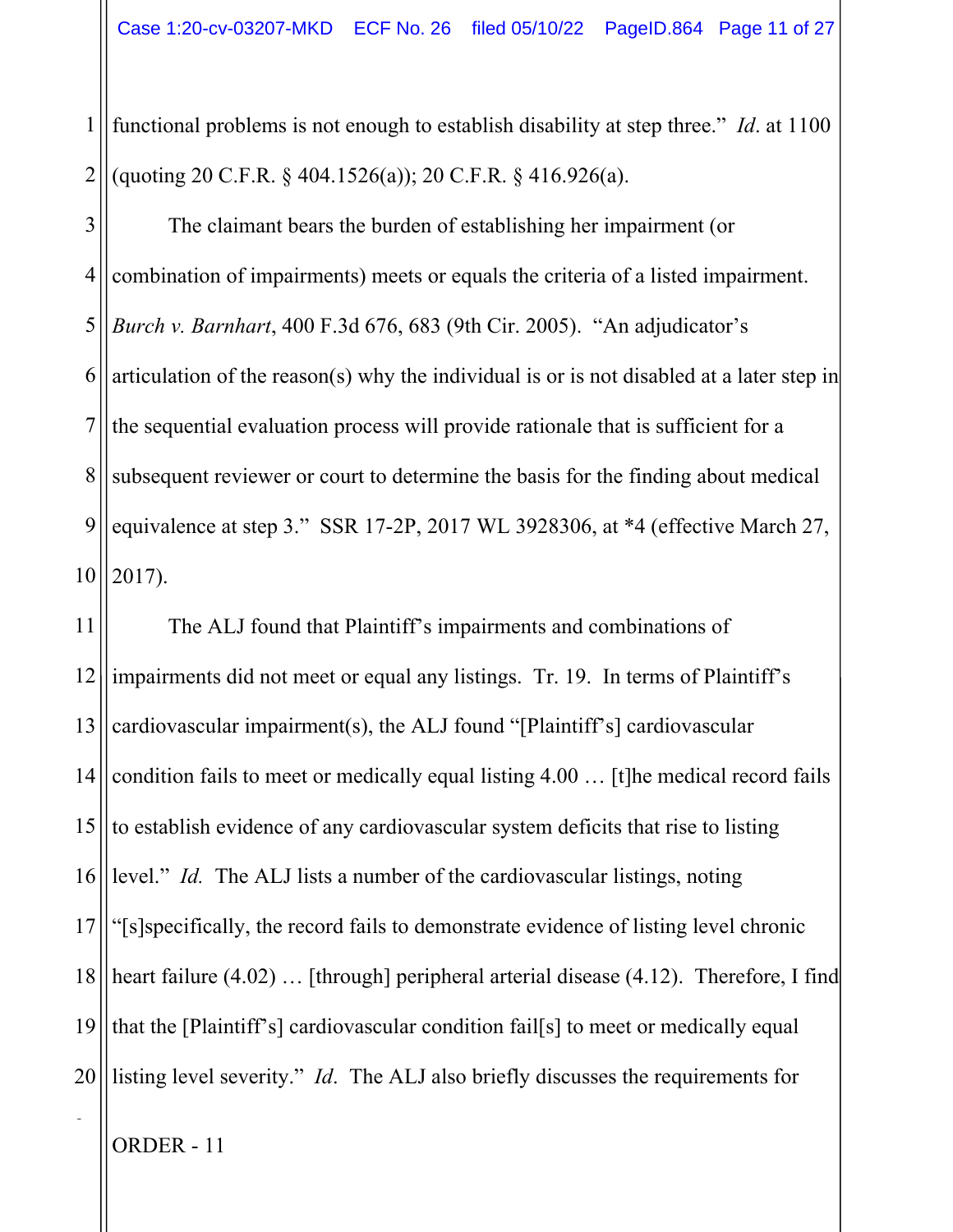1 2 3 4 5 6 7 8 listing 4.02A and B (chronic heart failure) in regard to hypertension, finding "[Plaintiff's] hypertension does not meet or medically equal section 4.02 or 4.04" because the record "does not demonstrate evidence of systolic or diastolic failure 4.02(A); along with persistent symptoms of heart failure limiting the ability to independently initiate, sustain, or complete activities or daily living …." Tr. 20. The ALJ also lists some of the B and C requirements of listings 4.02 and 4.04, concluding "therefore I find that the [Plaintiff's] hypertension fails to meet or medically equal listing level severity." *Id.*

9 10 11 12 13 Plaintiff contends the ALJ failed to appropriately consider the complete evidence concerning Plaintiff's heart impairment(s), including evidence of listing level chronic heart failure under listing 4.02. ECF No. 16 at 13-15. Plaintiff also argues that the ALJ failed to appropriately assess the extent of her cardiovascular disorder, as revealed during hospitalization for a 2019 ischemic event. *Id*.

14 15 16 17 18 19 20 While the ALJ was correct to discuss hypertension, as under the cardiovascular listings it must be discussed in relation to the body system it affects, *See* 20 C.F.R. § 404, Subpt. P, App. 1, § 4.00H1, this is the only discussion the ALJ provides of listing 4.02 for chronic heart failure; Plaintiff points out, however, that an echocardiogram during her August 2019 hospitalization showed cardiac findings including moderately to severely dilated left ventricle, with left ventricular end diastolic diameter (LVEDD) of 6.5 cm, which appears, in part, to meet the

ORDER - 12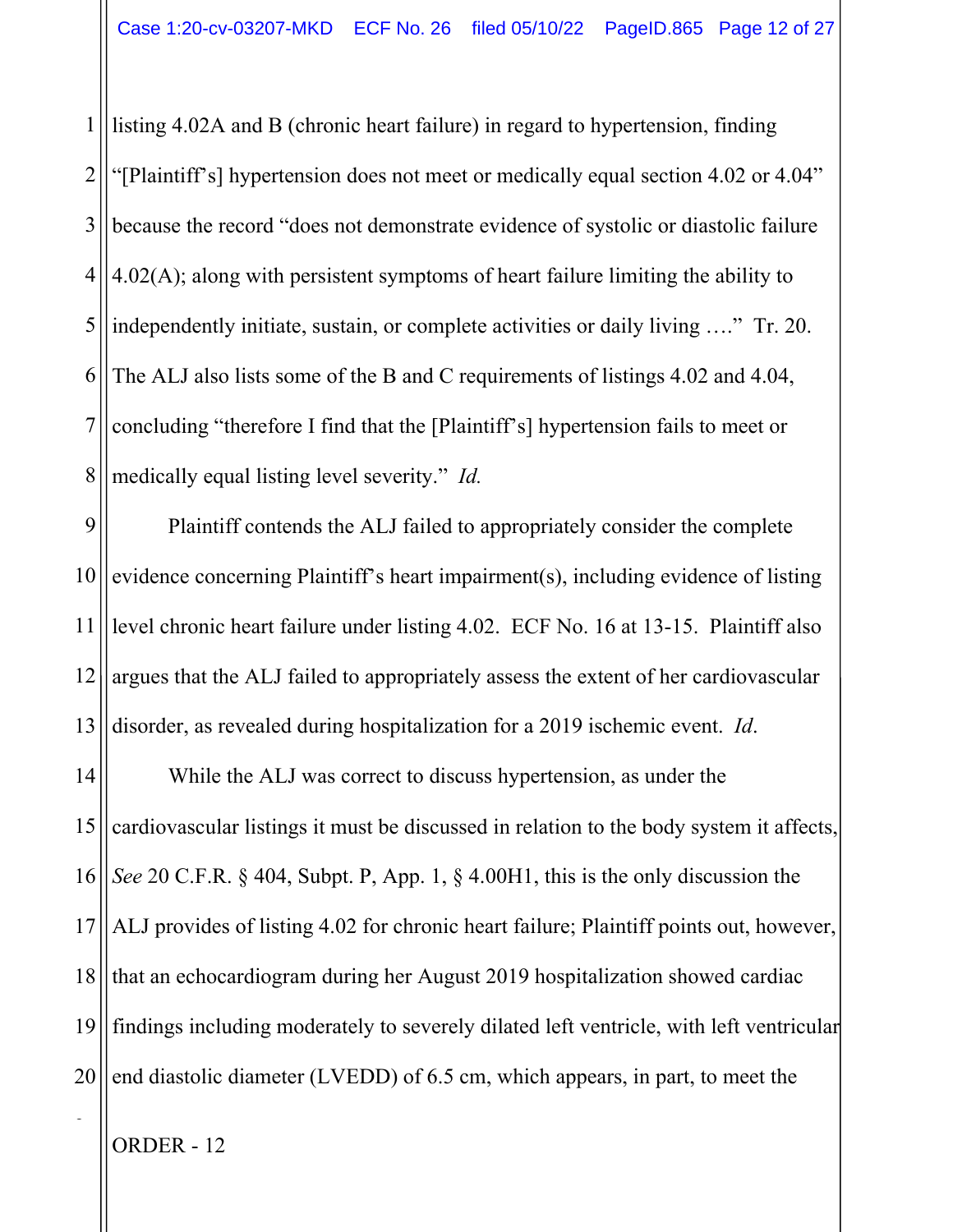1 2 3 4 5 6 7 8 9 10 11 12 13 requirements of listing  $4.02A$ ,<sup>5</sup> for systolic failure, along with findings of grade II diastolic dysfunction. ECF No. 16 at 13; Tr. 647. Plaintiff contends that Listing 4.02B1 is met due to limitations in the ability to independently initiate, sustain, or complete activities of daily living, pointing out that Plaintiff alleged her known heart condition left her physically and mentally exhausted to the point of being bedridden and that she often slept too much. ECF No. 16 at 14. Defendant acknowledges Plaintiff's contention that recent exams satisfy listing 4.02B1 but argues Plaintiff cannot meet her burden of showing prejudicial error at step three because Plaintiff "has made no effort to show that she met any of the other parts of listing 4.02, including listing 4.02(A)." ECF No. 24 at 4-5. However, as discussed *supra*, Plaintiff points out a 2019 echocardiogram showed LVEDD findings at the level required by 4.02A. This imaging also shows the "symptoms and signs described in 4.00D2," as required by listing 4.02, with "cardiomegaly or

14

2

15 16 17 18 19 20 <sup>5</sup> Listing 4.02A requires chronic heart failure while on a regimen of prescribed treatment, with symptoms and signs described in 4.00D2 … with medically documented presence of the following: 1. systolic failure … with left ventricular end diastolic dimensions greater than 6.0 cm or ejection fraction of 30 percent of less during a period of stability (not during an episode of acute heart failure) …." *See* 20 C.F.R. § 404, Subpt. P, App. 1, § 4.02A1.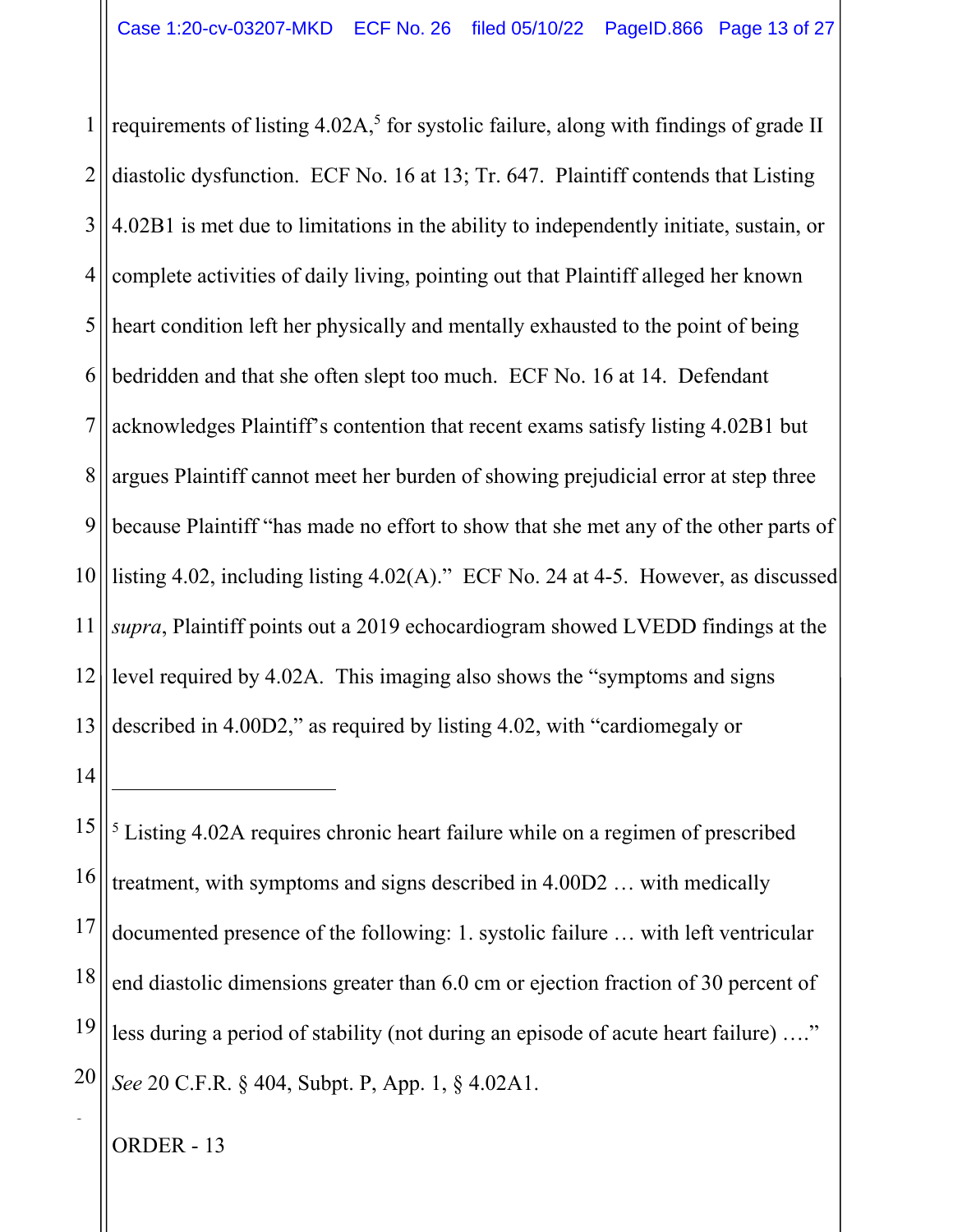1 2 3 4 5 6 7 8 9 10 11 12 13 14 ventricular dysfunction … present and demonstrated on appropriate medically acceptable imagining" (echocardiogram) showing "[a]n LVEDD greater than 6.0 cm … measured during a period of stability (that is, not during an episode of acute heart failure) [which] may be associated with systolic failure." *See* 20 C.F.R. § 404, Subpt. P, App. 1, § 4.02D2. While Plaintiff has not shown that she was on a regimen of prescribed treatment as required by listing 4.02, it appears to the Court that more than one cardiovascular listing may be involved in her case, as indicated by her hospitalization and treatment for arterial embolism in her leg/threatened limb ischemia due to occlusive peripheral arterial disease. *See, e.g.*, Tr. 452, 518. As Plaintiff contends the ALJ failed to appropriately assess the extent of her cardiovascular disorder as revealed during hospitalization for a 2019 ischemic event, including imaging showing listing level findings, the Court finds Plaintiff has met her burden by showing there is evidence she may meet or equal a cardiovascular listing, including listing 4.02.

15 16 17 18 19 20 Based on the August 2019 echocardiogram, which the ALJ did not discuss at step three or elsewhere in the decision, the ALJ erred in finding "the record does not demonstrate evidence of systolic or diastolic failure (4.02(A))." *See* Tr. 20. Further, as Plaintiff points out, there has been no medical assessment of the medical evidence relating to Plaintiff's cardiovascular impairments after her August 2019 ischemic event, nor any medical opinion regarding Plaintiff's

ORDER - 14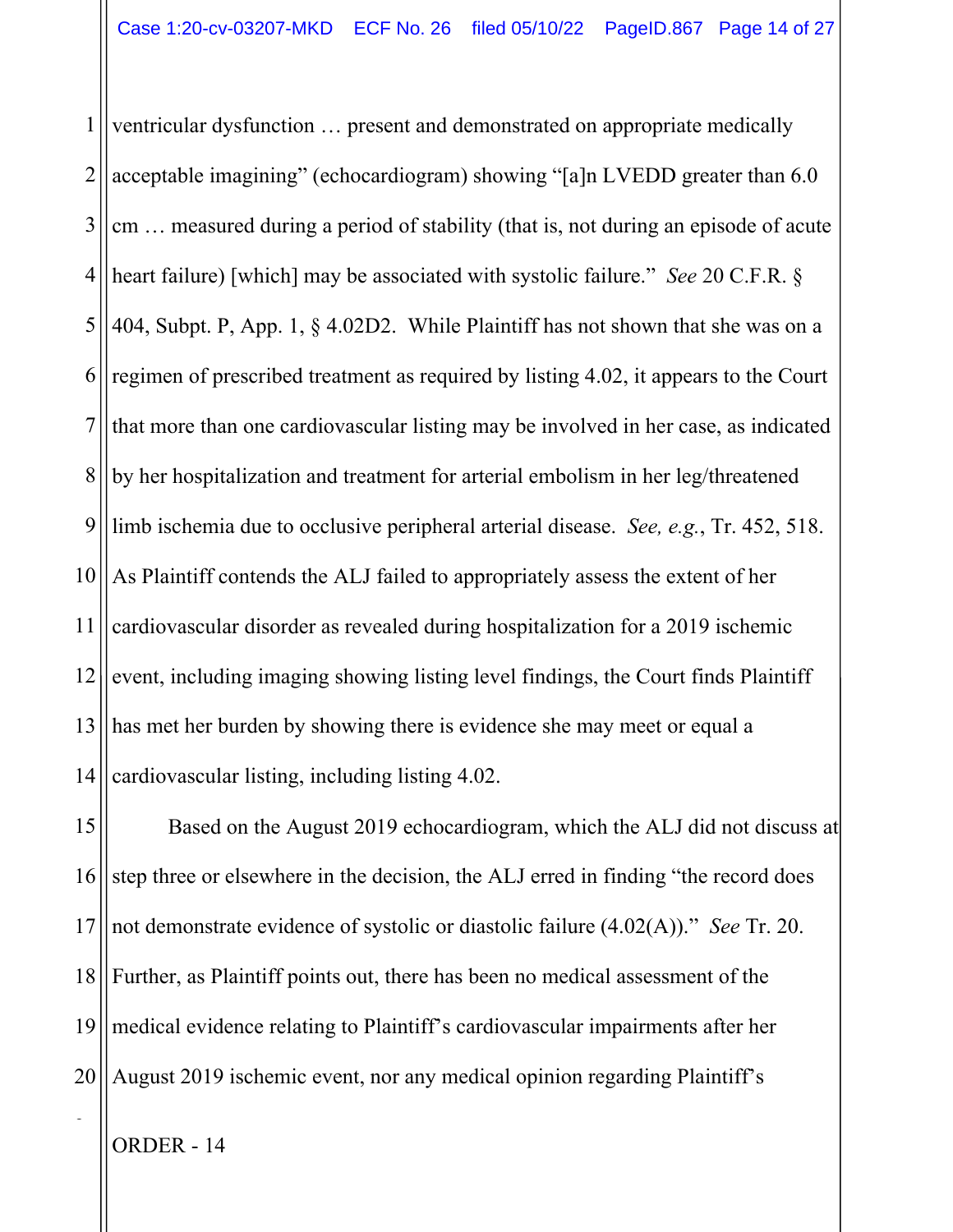1 2 physical functioning in light of new and/or worsened cardiovascular impairments. *See* ECF No. 16 at 5-6.

3 4 5 6 7 8 9 10 11 12 13 14 15 16 17 18 19 While Defendant argues that the ALJ adequately and reasonably assessed and interpreted the medical evidence, ECF No. 24 at 17-18, there is minimal discussion of her cardiovascular impairment(s) at step three or elsewhere in the decision, including findings relevant to the cardiovascular listings during and post Plaintiff's August 2019 ischemic event. *See generally* Tr. 15-34. Plaintiff has reported an enlarged heart, history of mild strokes/transient ischemic attacks (TIA), and history of heart failure. *See* Tr. 116, 445. While the ALJ found her "enlarged heart" nonsevere, and adopted the prior ALJ's findings regarding her history of TIA, there is no evidence the ALJ (or Plaintiff's representative) inquired whether she was followed by cardiology, despite records from her August 2019 ischemic event, where she reported she did not have clotting disorder that she knew of, but "she [has] been followed by the cardiologist for some type of CHF or cardiac issue which she cannot clarify very well," *see* Tr. 454, and other medical records show diagnosis/active problems including CHF, along with a history of methamphetamine abuse including "meth induced cardiomyopathy," which the ALJ did not discuss in the decision, all of which require further analysis under 4.02 and the cardiovascular listings. *See, e.g.*, Tr. 328, 505, 609, 649.

20

2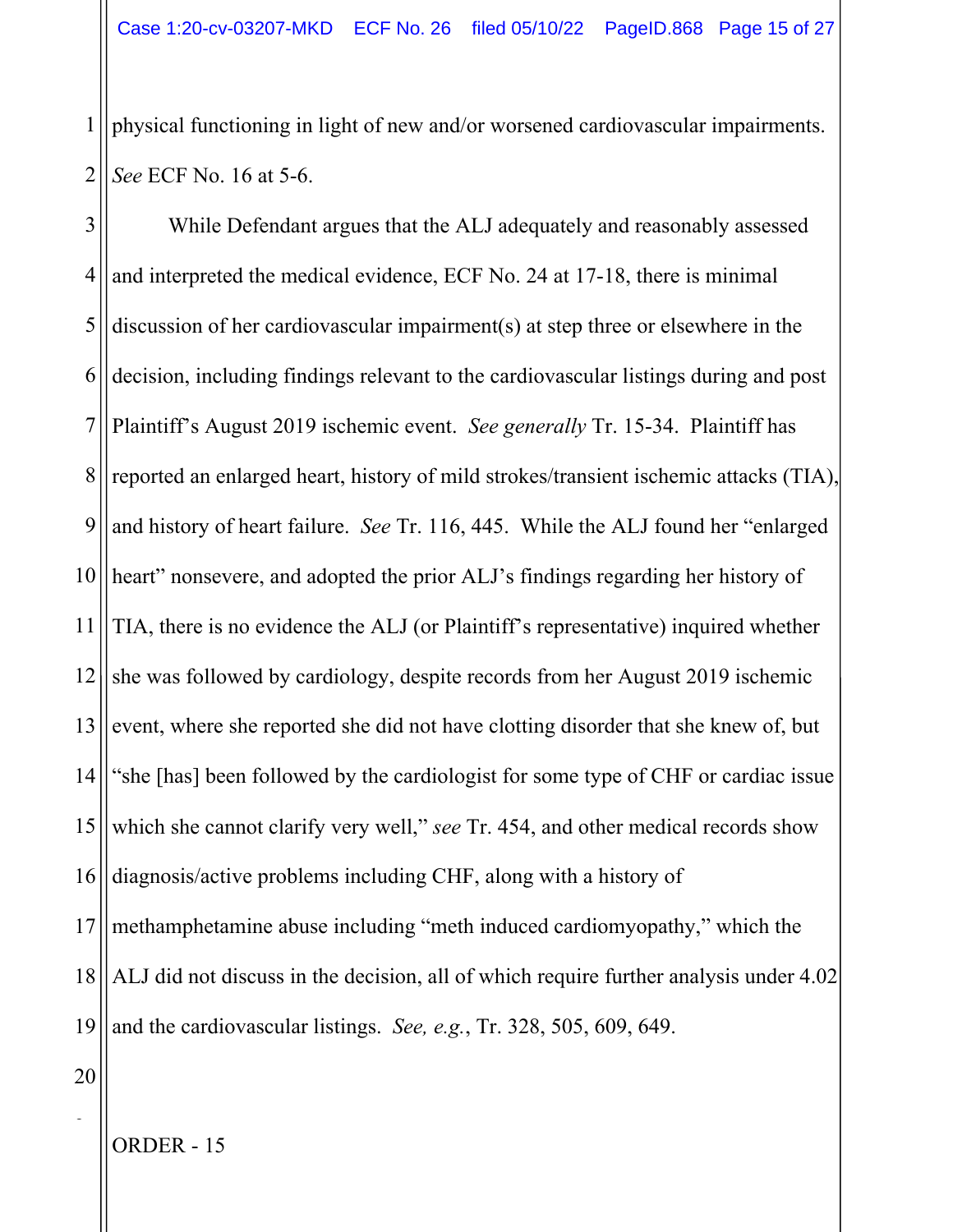1 2 3 4 5 6 7 8 9 10 11 12 13 14 15 16 17 18 19 The ALJ limits his discussion of cardiovascular imaging to an August 6, 2019 x-ray of her heart, explaining at step two in the decision that a chest x-ray at that time showed her "heart remains mildly enlarged" but was "negative for acute disease"; the ALJ found her enlarged heart was therefore nonsevere. Tr. 18-19; *see* Tr. 448-49. This is the only cardiovascular imaging the ALJ discusses in the decision, despite the fact this imaging occurred when she was hospitalized for the ischemic event in her leg, and she also underwent CT angiogram and additional 2D and 3D imaging August 5, 2019, which showed presumed embolus in the proximal aspect of the right external iliac artery and possible nonocclusive small embolism versus heterogeneous plaque in the distal aspect of the left common iliac artery; occlusion of large portions of the anterior tibialis and posterior tibialis arteries; high grade stenosis at the proximal aspect of the right external iliac artery; diffused diseased anterior and posterior tibialis arteries and mildly diffusely diseased peroneal artery; and left leg diffusely diseased posterior tibialis artery. Tr. 449- 450. An ultrasound of her right lower leg arteries on August 5, 2019 also suggested aortic iliac inflow disease, along with potentially significant stenosis between the superficial femoral artery and popliteal artery. Tr. 450.She was transferred to Seattle with diagnoses of "embolism, arterial, leg (obstruction of artery) and threatened limb ischemia due to occlusive [peripheral arterial disease]."

ORDER - 16

20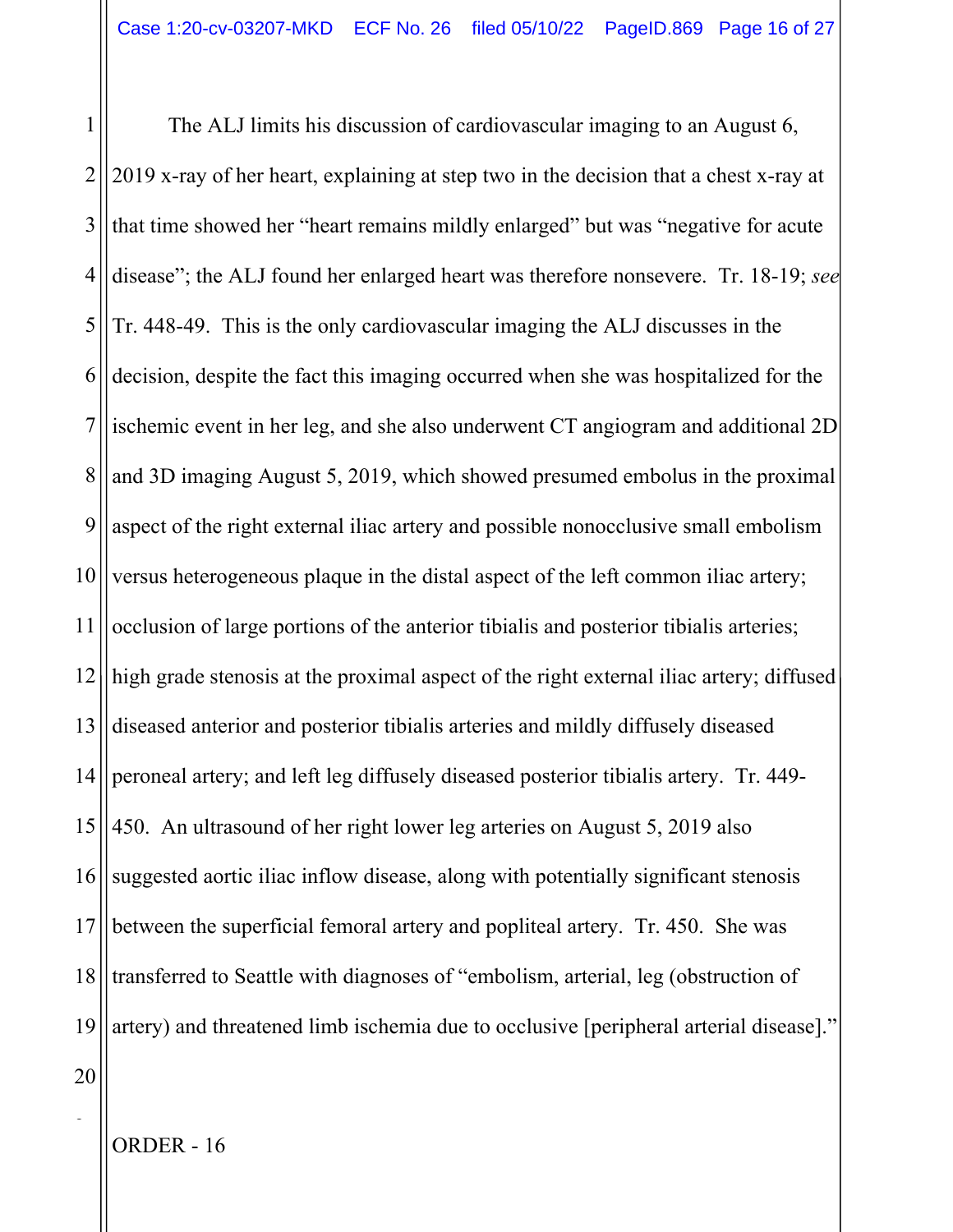1 2 Tr. 452. Additional abnormal findings were noted on EKG, along with the new findings on echocardiogram, discussed *supra*. Tr. 442, 452; *see* ECF No 16 at 14.

3 4 5 6 7 8 9 10 11 12 13 14 15 16 17 18 Despite an ischemic event and treatment, there is no discussion by the ALJ as to whether Plaintiff has ongoing arterial or vascular disease, even though at the 2020 hearing she testified she has continued pain, difficulty walking and standing, and that she was told by her doctors that she still has blood clots in her legs; ER records also show she continued experiencing foot pain due to ongoing emboli or residuals from her 2019 procedures. Tr. 77, 84-86, 394, 419. While the ALJ found later exams were unremarkable, records from an ER visit in late August 2019, for example, show persistent foot pain due to "continue arterial occlusion from embolus, postprocedural pain," along with blistering on her toe and a healing laceration, and she was instructed to follow up with a vascular surgeon within 1-2 days; there is no record of follow up and she was not asked about this at the hearing although she reported everything was worse and that she continued experiencing foot pain due to continued issues with clots. Tr. 84. At a follow up with her PCP after her August 2019 surgery, her provider noted she had not received hospital records yet, but she also indicated Plaintiff would need to follow up with a vascular specialist. Tr. 516.

19 20 The Court finds that the ALJ did not properly evaluate Plaintiff's cardiovascular impairment(s) under the listings. The cardiovascular listings

ORDER - 17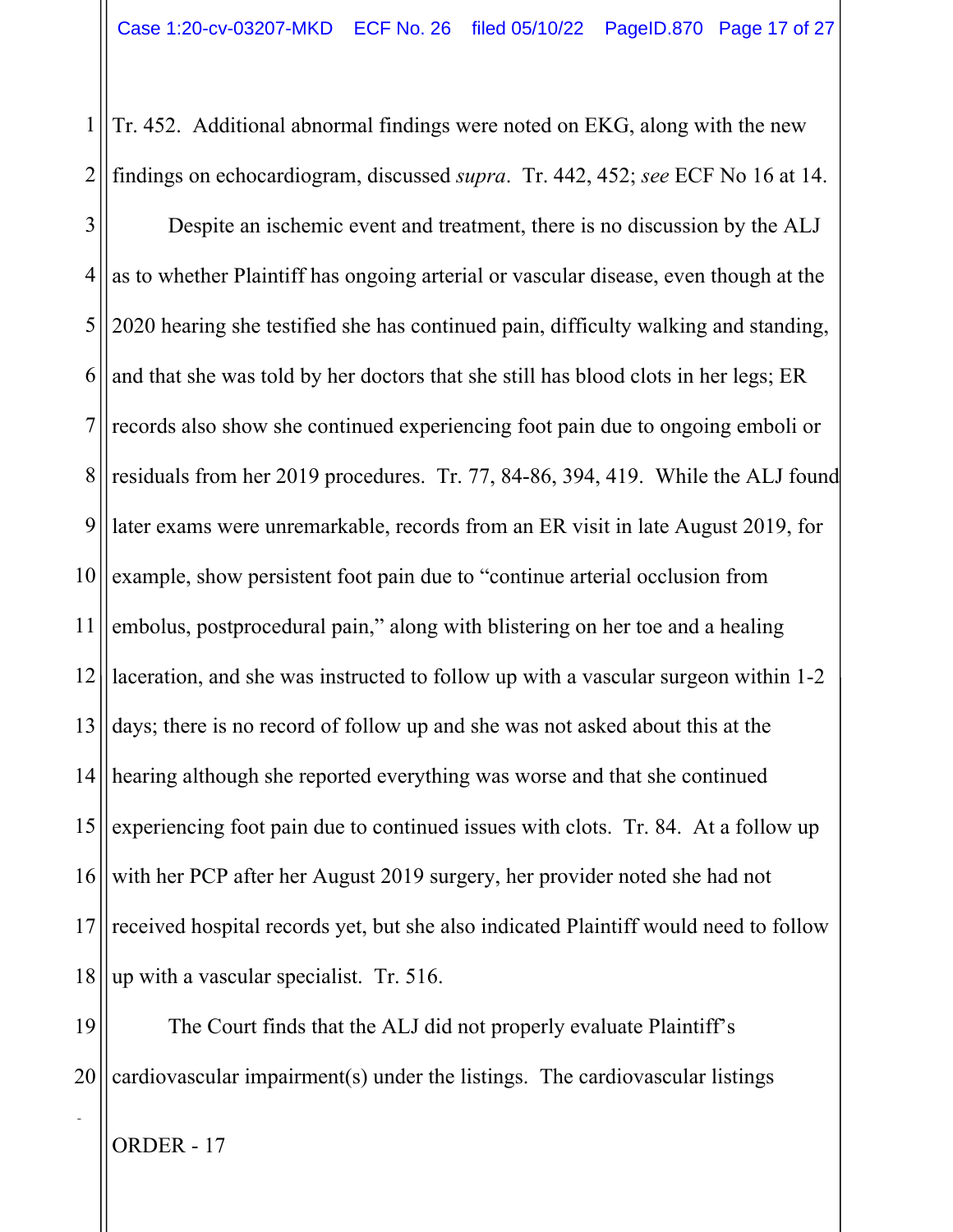1 2 3 4 5 6 7 8 9 10 11 12 13 14 15 16 explain not only what constitutes a cardiovascular impairment, and how to evaluate issues such as her preexisting cardiomegaly, but also how these must be documented and how the Agency will proceed if a person has not received ongoing medical treatment or does not have sufficient longitudinal evidence, noting that "in rare instances where there is no or insufficient longitudinal evidence, we may purchase a consultative examination(s) to help us establish the severity and duration of your impairment." *See* 20 C.F.R. § 404, Subpt. P, App. 1, § 4.00B3. The ALJ failed to provide sufficient rationale for the Court to determine the basis for step three findings, and to adequately evaluate the relevant evidence of cardiovascular impairments at step three or elsewhere in the decision. As discussed *supra*, the ALJ did not adequately discuss evidence of Plaintiff's cardiovascular impairments, including multiple abnormal cardiovascular findings and abnormal imaging which could support Plaintiff's argument of listing level impairment; her cardiovascular impairments must be evaluated under the cardiovascular listings. *See* 20 C.F.R. § 404, Subpt. P, App. 1, §§ 4.00A-D; 4.00G-H3; 4.00I.

17 18 19 20 On remand, the ALJ is instructed to reconsider whether Plaintiff's impairment(s) meets or equals Listing 4.02, or any of the cardiovascular listings, evaluating the relevant medical evidence with the assistance of medical expert

ORDER - 18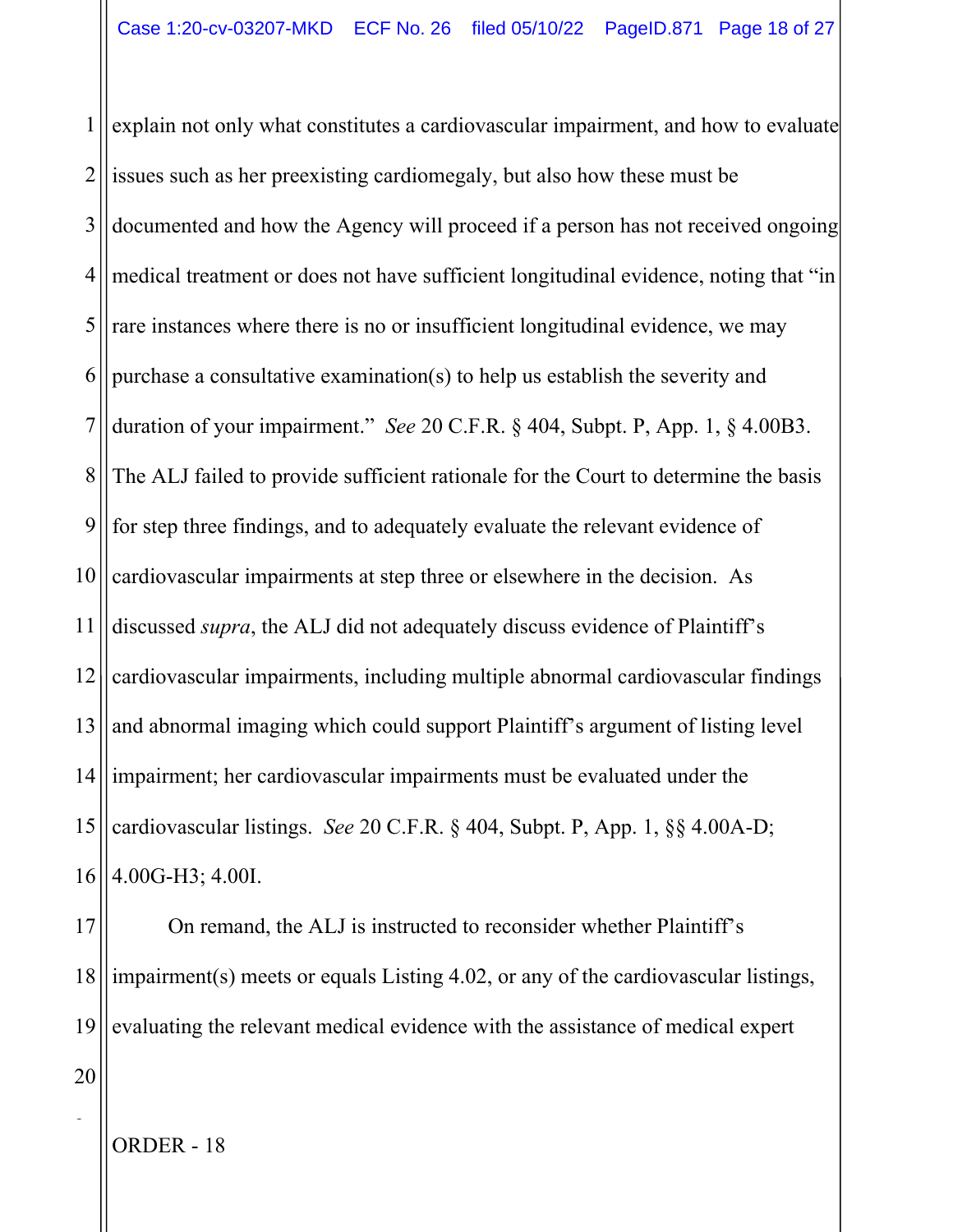1 2 testimony and further developing the record, if needed, with a consultative examination.

## **B. Develop the record**

3

4 5 6 7 8 9 10 11 12 13 14 15 16 17 Plaintiff contends the ALJ failed to fully and fairly develop the record with a new physical consultative examination. ECF No. 16 at 3-8. The ALJ has an independent duty to fully and fairly develop a record in order to make a fair determination as to disability, even where, as here, the claimant is represented by counsel. *Celaya v. Halter*, 332 F.3d 1177, 1183 (9th Cir. 2003); *see also Tonapetyan v. Halter*, 242 F.3d 1144, 1150 (9th Cir. 2001); *Crane v. Shalala*, 76 F.3d 251, 255 (9th Cir. 1995). "Ambiguous evidence, or the ALJ's own finding that the record is inadequate to allow for proper evaluation of the evidence, triggers the ALJ's duty to 'conduct an appropriate inquiry.'" *See Tonapetyan*, 242 F.3d at 1150 (quoting *Smolen v. Chater*, 80 F.3d 1273, 1288 (9th Cir. 1996); *Mayes v. Massanari*, 276 F.3d 453, 459-60 (9th Cir. 2001) ("An ALJ's duty to develop the record further is triggered only when there is ambiguous evidence or when the record is inadequate to allow for proper evaluation of the evidence.") (citing *Tonapetyan*, 242 F.3d at 1150).

18 19 20 Plaintiff points out that under the Regulations an ALJ may order a consultative exam either to resolve an inconsistency in the evidence or when the evidence as a whole is insufficient to make a determination or decision on a claim,

ORDER - 19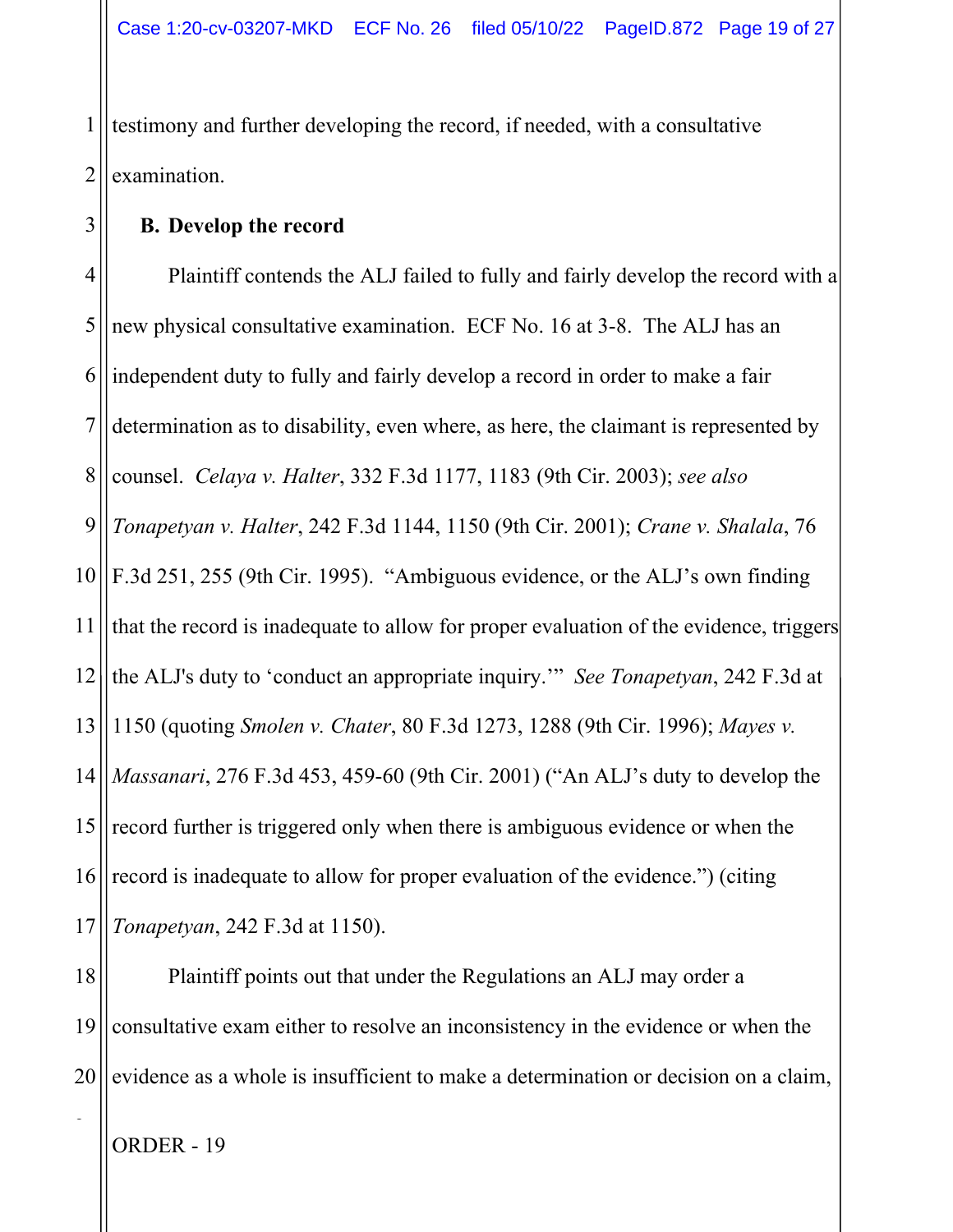1 2 3 4 5 6 7 8 9 10 11 12 13 14 15 16 17 18 such as when "[t]here is an indication of a change in your condition that is likely to affect your ability to work … but the current severity of your impairment is not established." 20 C.F.R. § 416.919a(b)(4). Here, there are no medical opinions after her ischemic event and additional/worsened cardiovascular impairment(s) were discovered in 2019; and the ALJ failed to consider all of Plaintiff's cardiovascular impairments and to properly evaluate her impairments under the cardiovascular listing(s), as explained in the discussion of step three, *supra*. The ALJ also finds that the medical record "does not support that her physical impairments significantly deteriorated since the prior administrative judge's decision," without discussion of relevant new evidence, including objective evidence of worsening cardiovascular impairments and/or new cardiovascular impairments, and despite Plaintiff's allegations that "everything is worse," including leg pain. *See* Tr. 22, 23, 26, 79-80, 83-86. Plaintiff argues, and the Court agrees, that Plaintiff's ischemic event with treatment for new cardiovascular diagnoses in 2019 constituted a sudden and significant change in her physical functioning that created ambiguity over her functional capacity that should have prompted the ALJ to seek further information in the form of medical expert testimony or a consultative examination. *Id.* at 6.

19 20 Defendant argues Plaintiff did not make a request for a consultative exam at the hearing or once the record was updated, and "this is not a case in which a

ORDER - 20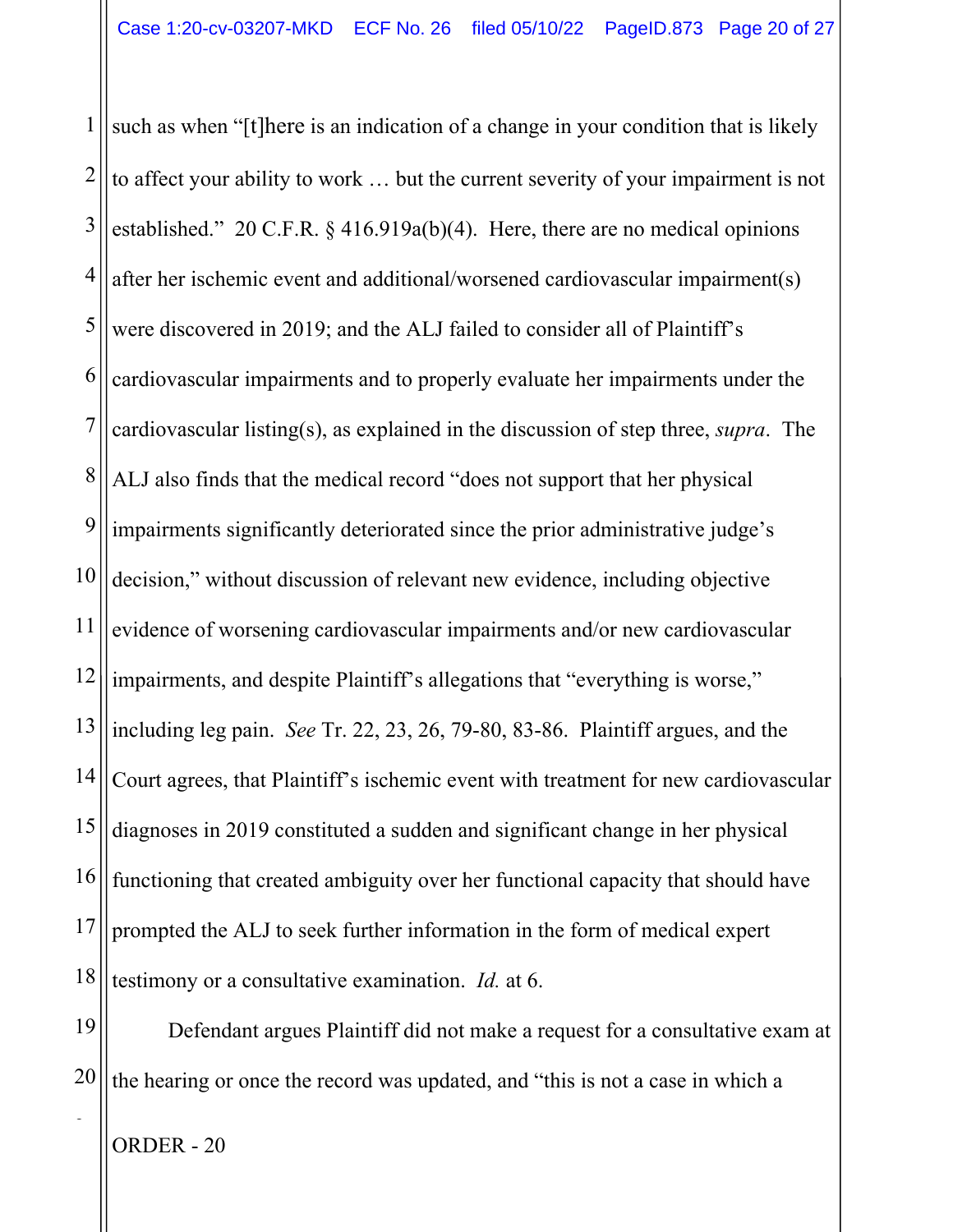1 2 3 4 5 6 7 medical expert described the record as 'confusing' or testified that the record may not be complete enough for the ALJ to reach a conclusion." ECF No. 24 at 15 (citing *Tonapetyan*, 242 F.3d at 1150). This case is different, however, as the ALJ did not have all the evidence until after the hearing and also did not have the benefit of any medical opinion evidence or testimony to support his conclusions. Further, the ALJ did not discuss relevant evidence, which requires analysis under the listings, as discussed *supra*.

8 9 10 11 12 13 14 The Court finds the medical evidence in this case is ambiguous as to the severity of her condition after her hospitalization and treatment for new/worsened cardiovascular impairments in 2019, and the ALJ failed to considerer relevant evidence as to her cardiovascular impairments. Accordingly, the record was inadequate as to the extent of Plaintiff's cardiovascular problems. The ALJ therefore had a duty to develop the record to determine the severity of her condition(s) and functional capacity.

15 16 17 Upon remand the ALJ is instructed to reevaluate the medical evidence of record with the assistance of medical expert testimony, and to further develop the record with a consultative examination, if necessary.

18 **C. Step Two** 

19 20 Plaintiff contends the ALJ erred by failing to identify Plaintiff's other cardiac impairments as severe. ECF No. 19 at 16-17. At step two of the sequential

ORDER - 21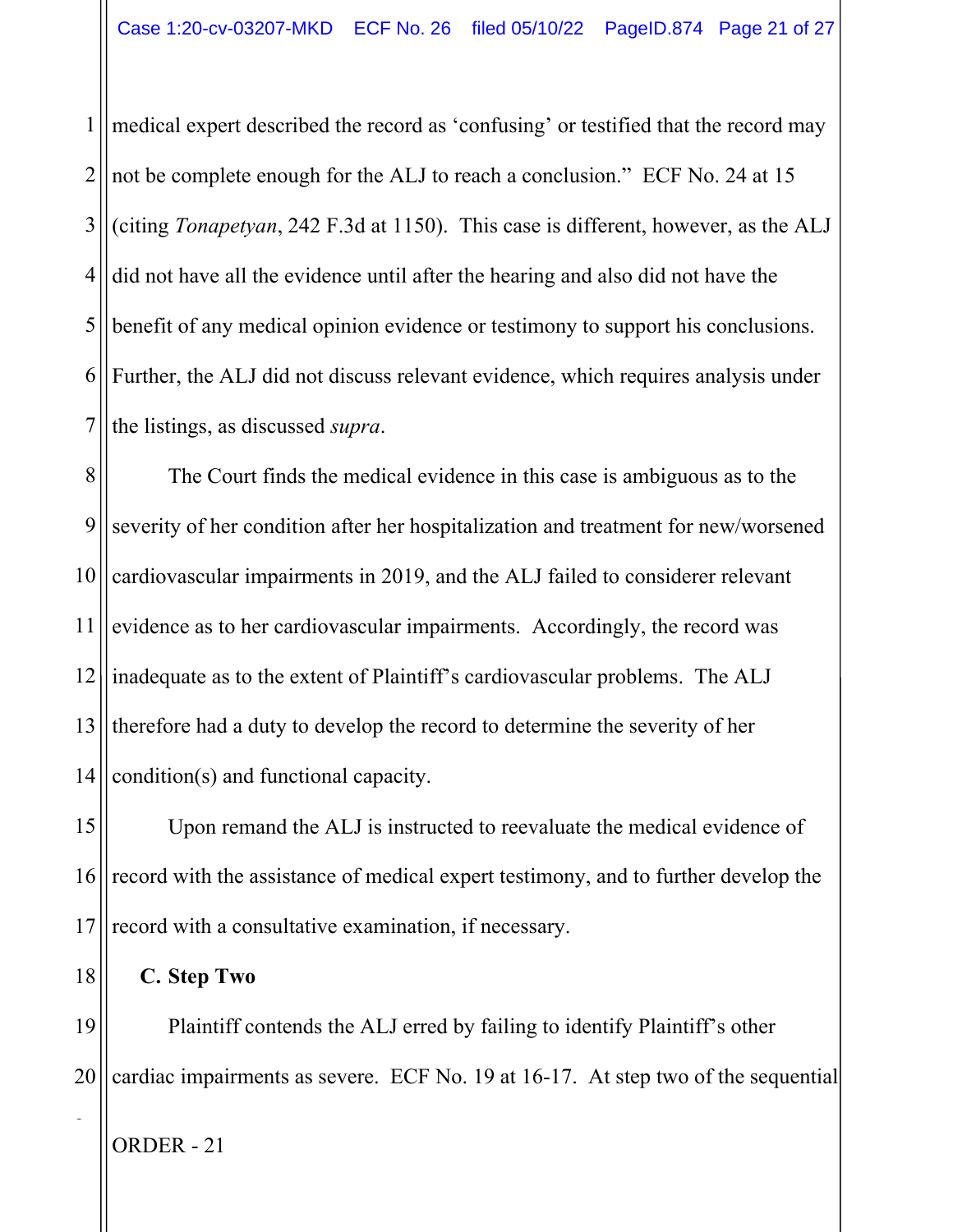1 2 3 process, the ALJ must determine whether the claimant suffers from a "severe" impairment, i.e., one that significantly limits her physical or mental ability to do basic work activities. 20 C.F.R. § 416.920(c).

4 5 6 7 8 9 10 11 To establish a severe impairment, the claimant must first demonstrate that the impairment results from anatomical, physiological, or psychological abnormalities that can be shown by medically acceptable clinical or laboratory diagnostic techniques. 20 C.F.R. § 416.921. In other words, the claimant must establish the existence of the physical or mental impairment through objective medical evidence (*i.e*., signs, laboratory findings, or both) from an acceptable medical source; the medical impairment cannot be established by the claimant's statement of symptoms, a diagnosis, or a medical opinion. *Id*.

12 13 14 15 16 17 18 19 20 An impairment may be found to be not severe when "medical evidence establishes only a slight abnormality or a combination of slight abnormalities which would have no more than a minimal effect on an individual's ability to work ...." Social Security Ruling (SSR) 85-28 at \*3. Similarly, an impairment is not severe if it does not significantly limit a claimant's physical or mental ability to do basic work activities; which include walking, standing, sitting, lifting, pushing, pulling, reaching, carrying, or handling; seeing, hearing, and speaking; understanding, carrying out and remembering simple instructions; responding appropriately to supervision, coworkers, and usual work situations; and dealing

ORDER - 22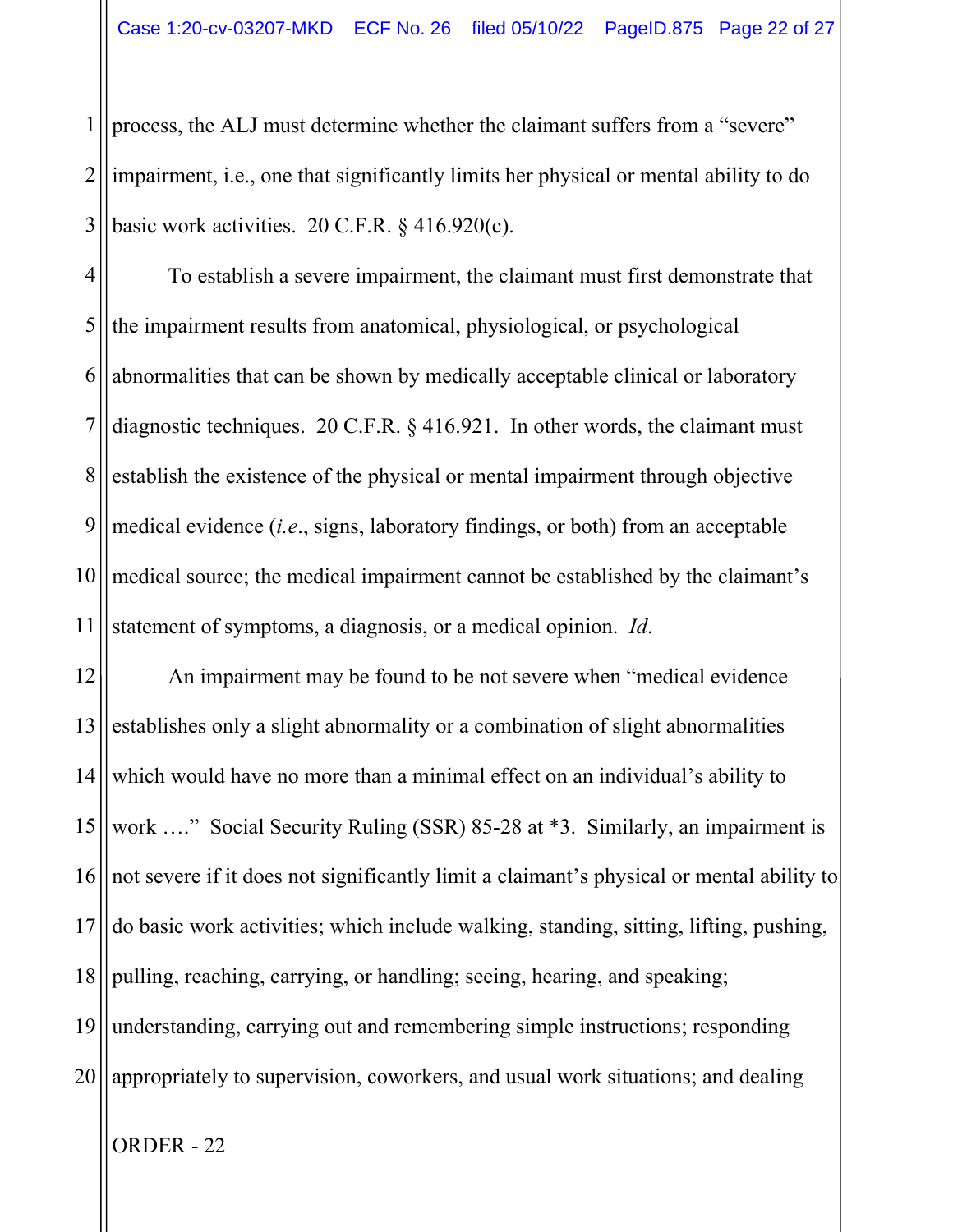1 with changes in a routine work setting. 20 C.F.R.  $\S$  416.922(a); SSR 85-28.<sup>6</sup>

2 3 4 5 6 7 Step two is "a de minimus screening device [used] to dispose of groundless claims." *Smolen*, 80 F.3d at 1290. "Thus, applying our normal standard of review to the requirements of step two, [the Court] must determine whether the ALJ had substantial evidence to find that the medical evidence clearly established that [Plaintiff] did not have a medically severe impairment or combination of impairments." *Webb v. Barnhart*, 433 F.3d 683, 687 (9th Cir. 2005).

8 9 10 As the case is being remanded for the ALJ to reconsider the medical evidence at step three and to develop the record, the ALJ is also instructed to reconsider the step-two analysis with the assistance of medical expert testimony.

# **D. Medical Opinion Evidence**

11

ORDER - 23 12 13 14 15 16 17 18 19 20 2 Plaintiff contends the ALJ erred in his consideration of the opinion of Troy Bruner, Ed.D. ECF No. 16 at 8-12. As this case is being remanded for the ALJ to <sup>6</sup> The Supreme Court upheld the validity of the Commissioner's severity regulation, as clarified in SSR 85-28, in *Bowen v. Yuckert*, 482 U.S. 137, 153-54 (1987).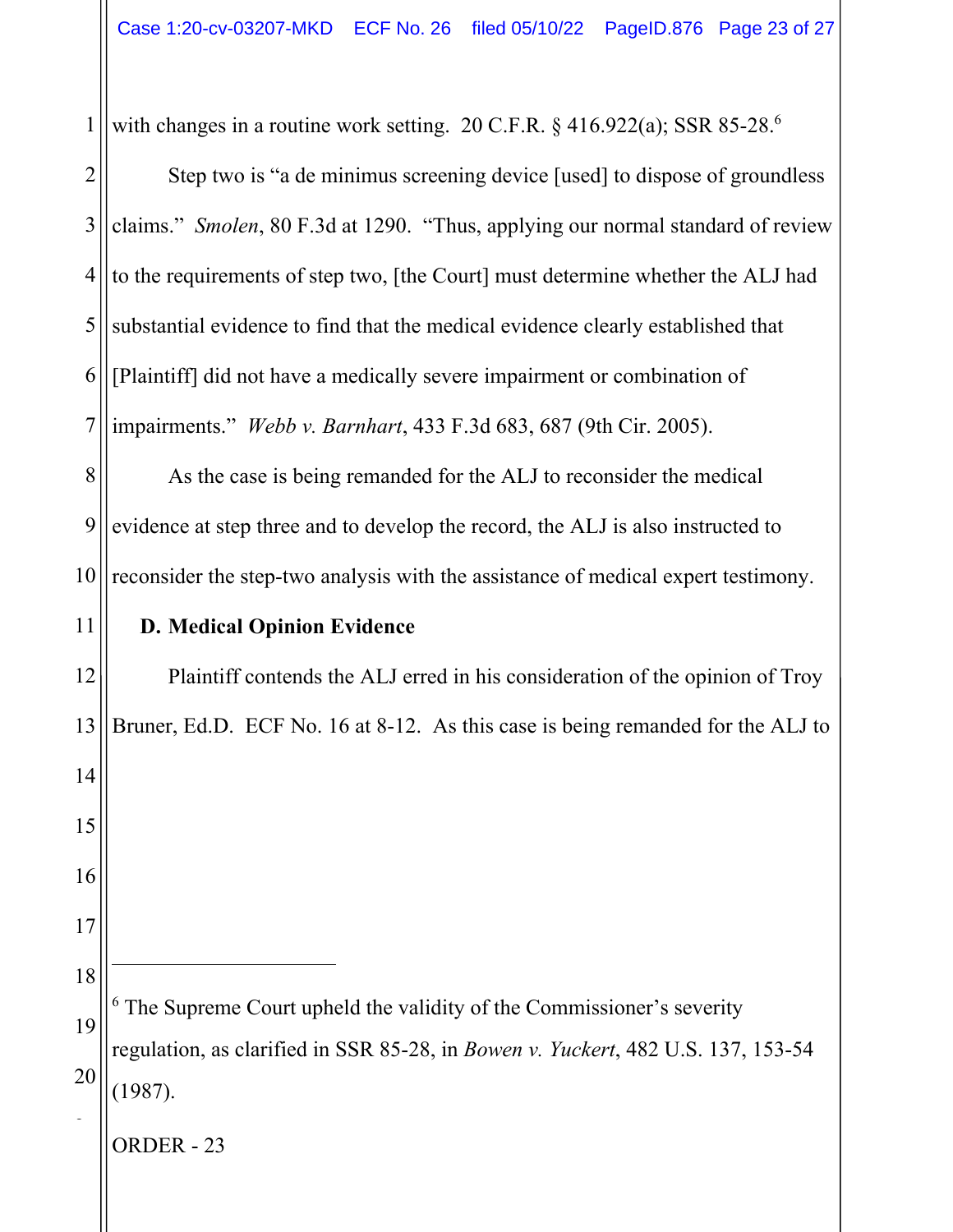1 2 reconsider the medical evidence, the ALJ is also instructed to reconsider the medical opinion evidence during the period at issue.

### **E. Plaintiff's Symptom Claims**

3

4 5 6 7 8 9 10 11 12 13 14 15 16 17 18 19 20 Plaintiff contends the ALJ failed to give specific, clear, and convincing reasons to not fully credit Plaintiff's testimony. ECF No. 16 at 15-21. An ALJ engages in a two-step analysis to determine whether to discount a claimant's testimony regarding subjective symptoms. SSR 16-3p, 2016 WL 1119029, at \*2. "First, the ALJ must determine whether there is objective medical evidence of an underlying impairment which could reasonably be expected to produce the pain or other symptoms alleged." *Molina*, 674 F.3d at 1112 (quotation marks omitted). "The claimant is not required to show that [the claimant's] impairment could reasonably be expected to cause the severity of the symptom [the claimant] has alleged; [the claimant] need only show that it could reasonably have caused some degree of the symptom." *Vasquez v. Astrue*, 572 F.3d 586, 591 (9th Cir. 2009). Second, "[i]f the claimant meets the first test and there is no evidence of malingering, the ALJ can only reject the claimant's testimony about the severity of the symptoms if [the ALJ] gives 'specific, clear and convincing reasons' for the rejection." *Ghanim v. Colvin*, 763 F.3d 1154, 1163 (9th Cir. 2014) (citations omitted). General findings are insufficient; rather, the ALJ must identify what symptom claims are being discounted and what evidence undermines these claims.

ORDER - 24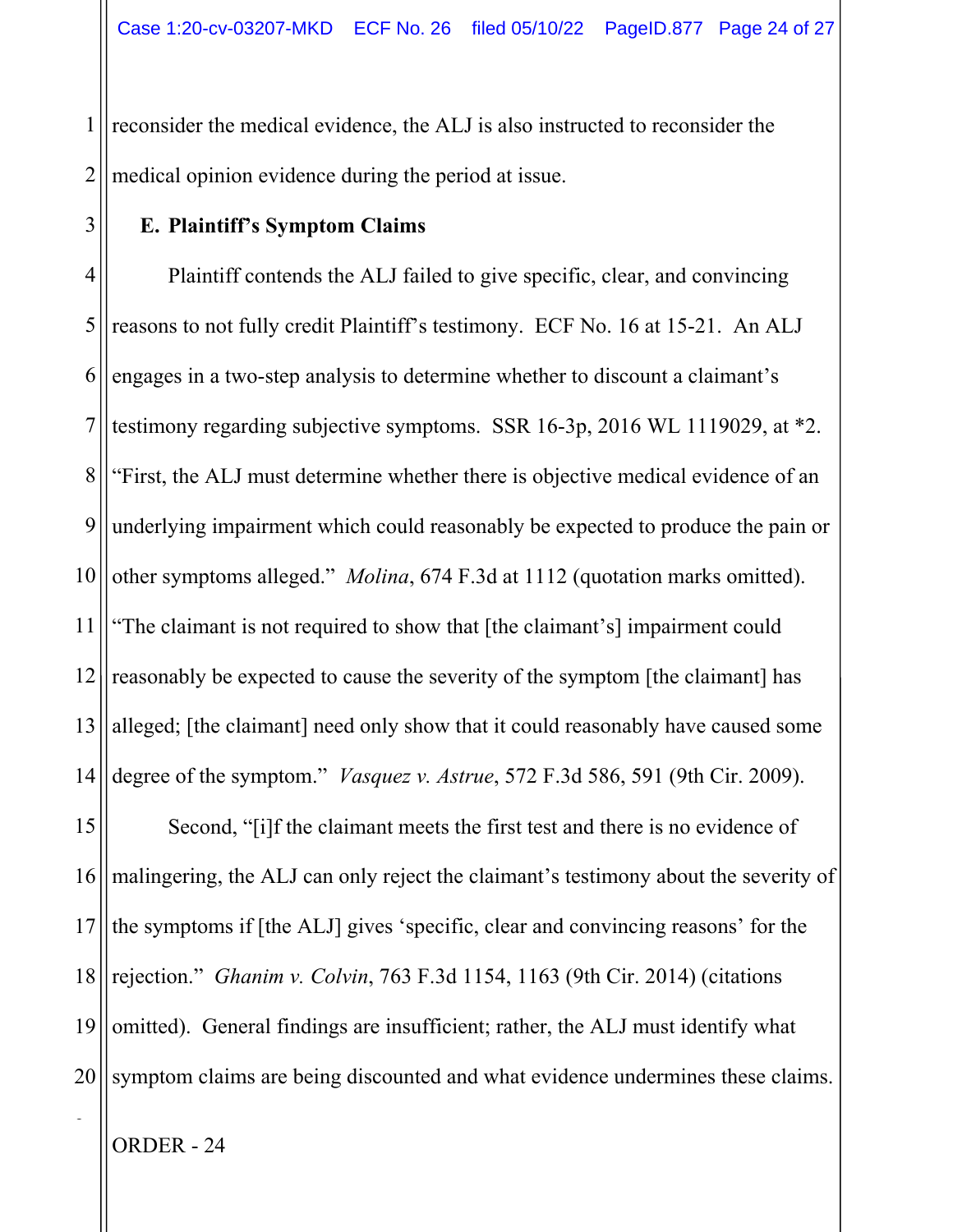1 *Id*. (quoting *Lester v. Chater*, 81 F.3d 821, 834 (9th Cir. 1995); *Thomas v.* 

2 3 4 5 6 *Barnhart*, 278 F.3d 947, 958 (9th Cir. 2002) (requiring the ALJ to sufficiently explain why it discounted claimant's symptom claims)). "The clear and convincing [evidence] standard is the most demanding required in Social Security cases." *Garrison v. Colvin*, 759 F.3d 995, 1015 (9th Cir. 2014) (quoting *Moore v. Comm'r of Soc. Sec. Admin*., 278 F.3d 920, 924 (9th Cir. 2002)).

7 8 9 10 11 12 13 14 15 16 17 18 19 Factors to be considered in evaluating the intensity, persistence, and limiting effects of a claimant's symptoms include: 1) daily activities; 2) the location, duration, frequency, and intensity of pain or other symptoms; 3) factors that precipitate and aggravate the symptoms; 4) the type, dosage, effectiveness, and side effects of any medication an individual takes or has taken to alleviate pain or other symptoms; 5) treatment, other than medication, an individual receives or has received for relief of pain or other symptoms; 6) any measures other than treatment an individual uses or has used to relieve pain or other symptoms; and 7) any other factors concerning an individual's functional limitations and restrictions due to pain or other symptoms. SSR 16-3p, 2016 WL 1119029, at \*7; 20 C.F.R. § 416.929(3). The ALJ is instructed to "consider all of the evidence in an individual's record," "to determine how symptoms limit ability to perform workrelated activities." SSR 16-3p, 2016 WL 1119029, at \*2.

20

2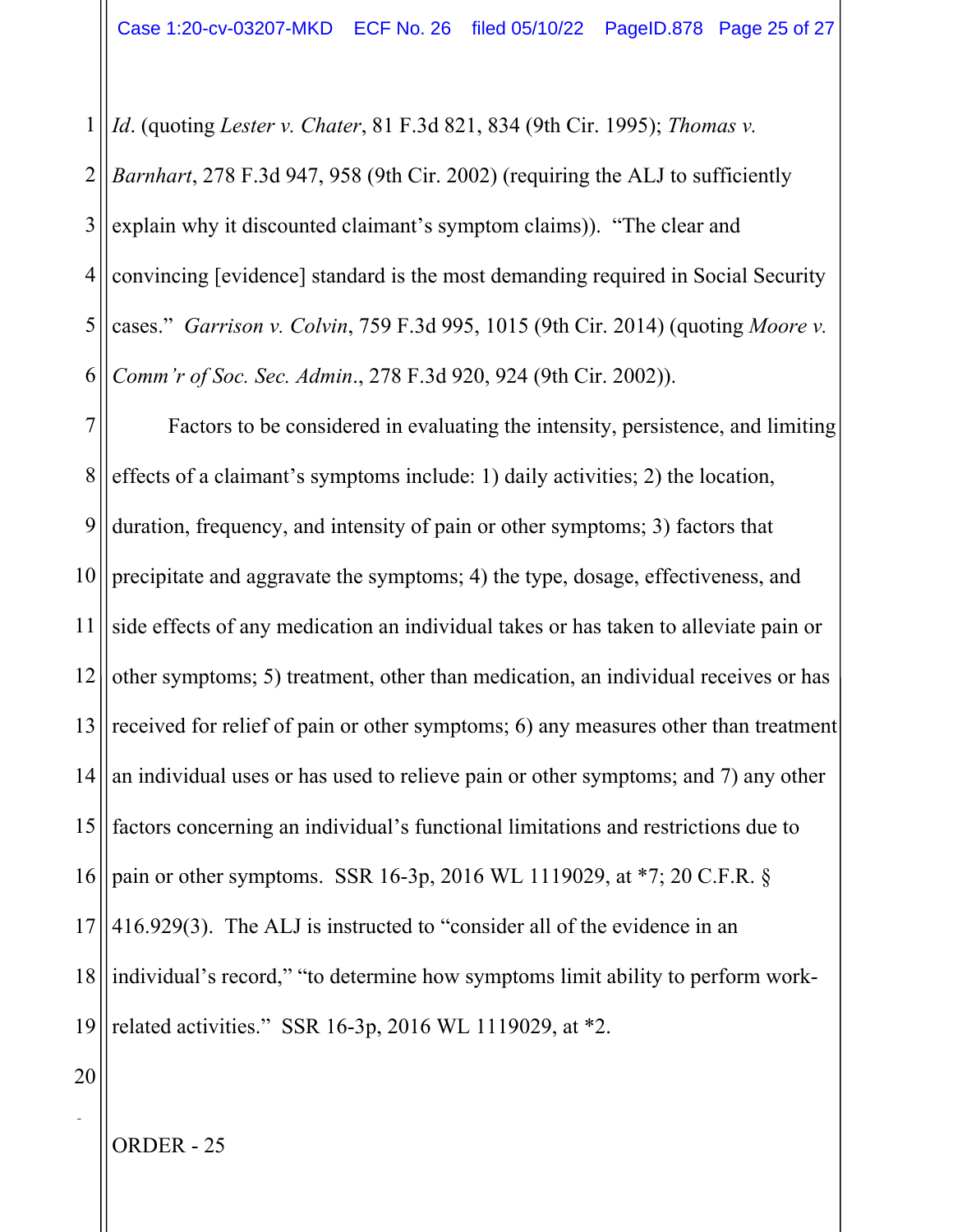1 2 3 4 5 The ALJ found that Plaintiff's medically determinable impairments could reasonably be expected to cause the alleged symptoms but that Plaintiff's statements concerning the intensity, persistence, and limiting effects of his symptoms were not entirely consistent with the medical evidence and other evidence in the record. Tr. 22-23.

6 7 8 Having determined a remand is necessary to readdress the medical evidence at step three, the ALJ is also instructed to carefully reevaluate Plaintiff's symptom claims in the context of the entire record.

**F. Remedy** 

9

10 11 12 13 14 The Court finds further proceedings are necessary to resolve conflicts in the record, as well as to further develop the record. On remand, the ALJ is to fully develop the record with the assistance of medical expert testimony, including ordering a consultative examination if necessary. As such, the case is remanded for further proceedings consistent with this Order.

15 16 17 18 **CONCLUSION**  Having reviewed the record and the ALJ's findings, the Court concludes the ALJ's decision is not supported by substantial evidence and not free of harmful legal error. Accordingly, **IT IS HEREBY ORDERED**:

19 20 1. The District Court Executive is directed to substitute Kilolo Kijakazi as Defendant and update the docket sheet.

ORDER - 26